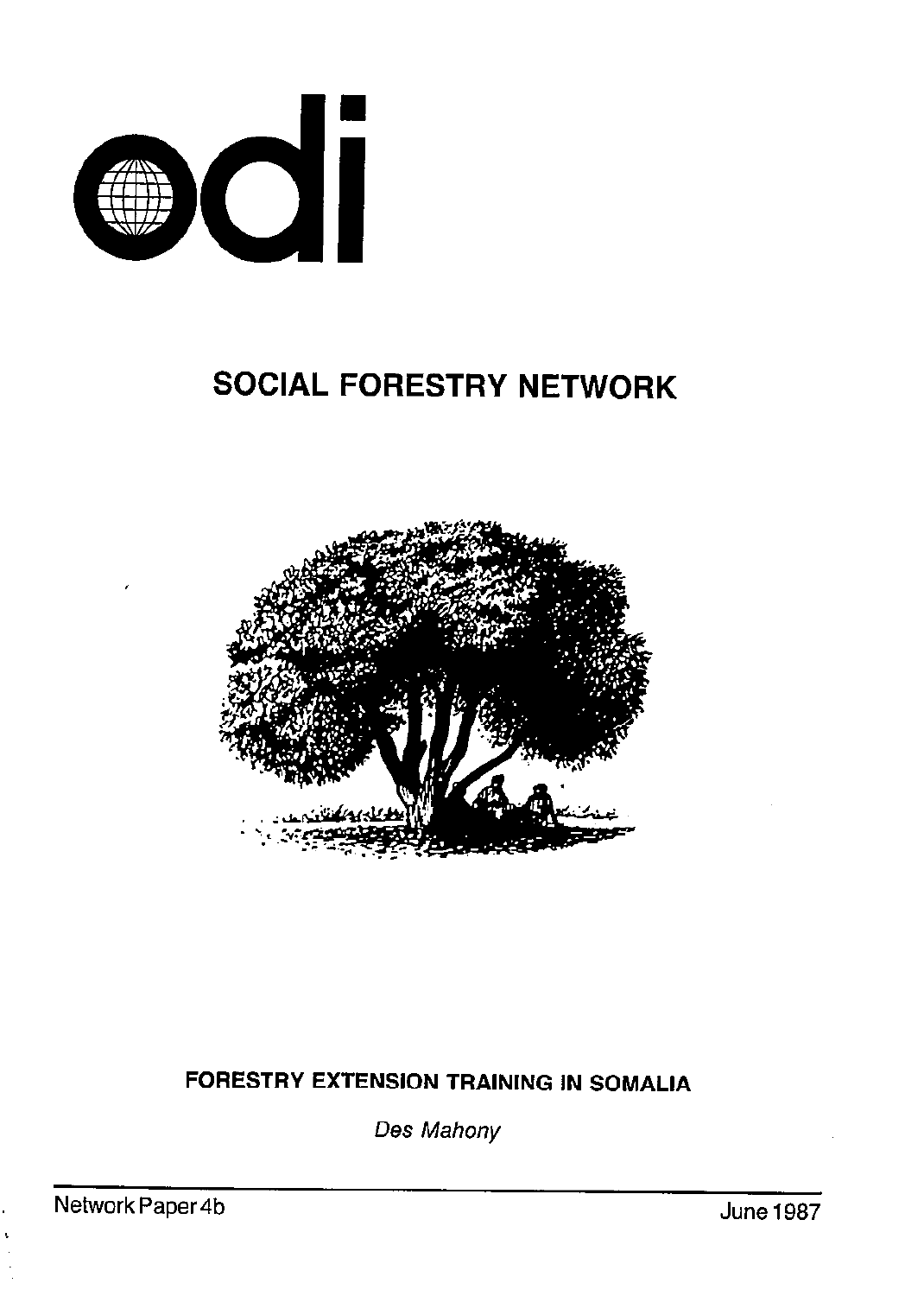Des Mahony worked in Somalia in 1985 and 1986 as a CIIR volunteer employed to develop a social and community forestry curriculum for extension trainees. More recently, he has been funded by Oxfam UK to produce a tree and seed manual for Somalia.

 $\ddot{\phantom{a}}$ 

 $\frac{1}{2}$  ;  $\frac{1}{2}$ 

 $\mathcal{D}^{\mathcal{L}}=\mathcal{G}^{\mathcal{L}}$  $\frac{1}{2}$ Ÿ.

.~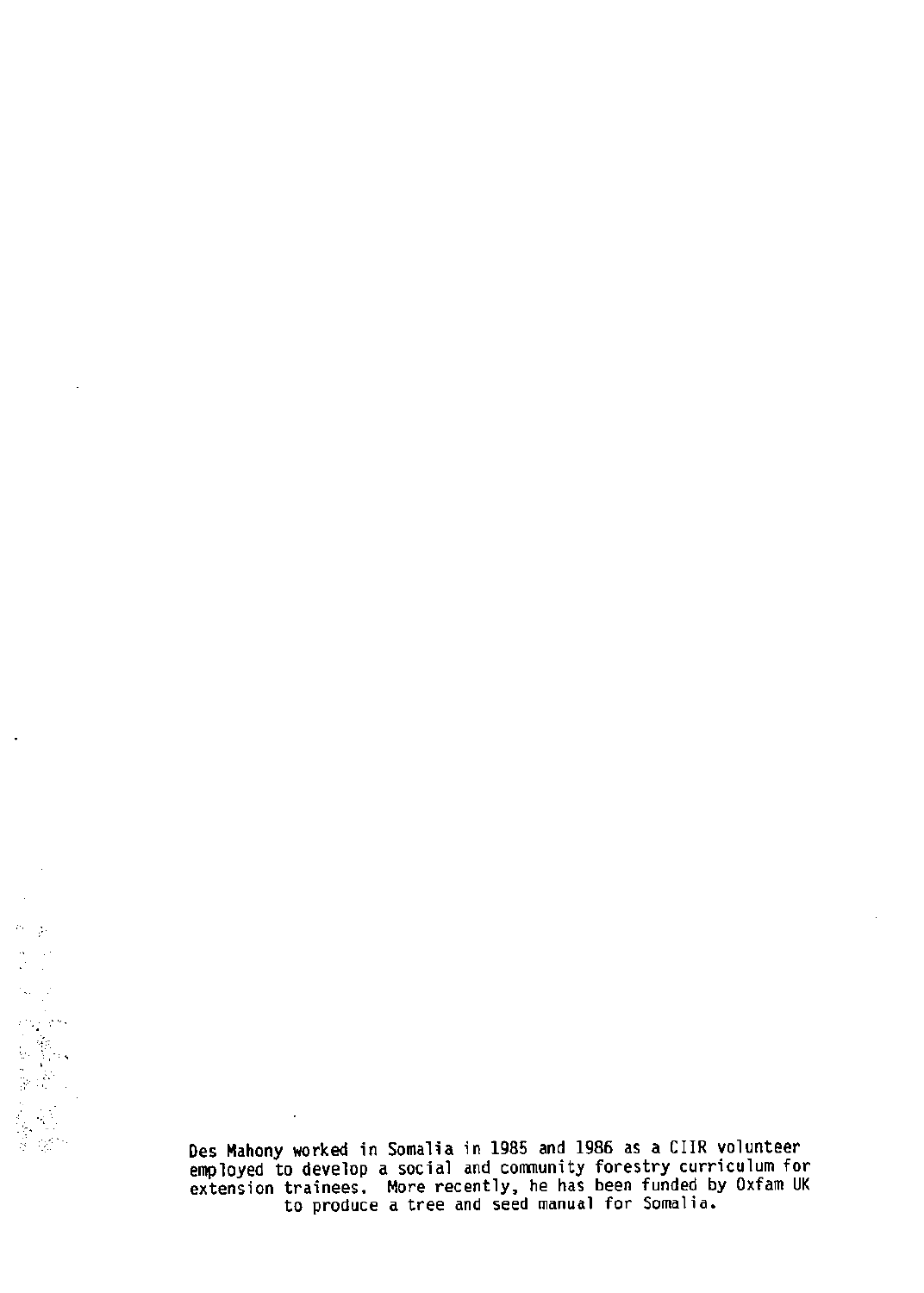### FOREST EXTENSION TRAINlNG IN SOMALIA

#### Des Mahony

#### I. INTRODUCTION

Third world populations have traditionally perceived forests as a gift from nature and have not seen it as necessary to plant and manage them. Accordingly professional foresters in the tropics have, until recently, had limited contact with the public.

Wiersum (1984) points out that because the public have always participated in agriculture and because agricultural scientists have helped them in their endeavours, there is no call for 'social agriculturalists'. Today in areas where demand for forest products exceeds supply trees, like food, are gaining an economic value. People now want to grow trees and require foresters to work with them in tree planting programmes. Shortages of poles, firewood and fodder have thrown up a need for 'social foresters'.

In tropical and subtropical countries, deteriorating economic and ecological conditions have given rise to the need for public participation in afforestation, which in turn has led to a greater need for extension foresters to work in social forestry programmes.

# 2. THE EXTENSION CONTEXT : SOMALIA'S FOREST SITUATION AN0 THE AFGOI TRAINING CENTRE

In this paper forest extension is defined as the process of involving the public in the voluntary planting and managing of trees.

Somalia is a poor non-industrialised nation with its development hindered because skilled workers leave to earn high salaries in the Gulf States. The climate is hot and arid and trees require attentive aftercare for successful establishment; about 14 percent of land area has some form of tree cover, though no natural forests are being managed.

Less than 50 per cent of the population now lead a nomadic life, and the increasing number of settled people are experiencing shortages of tree products.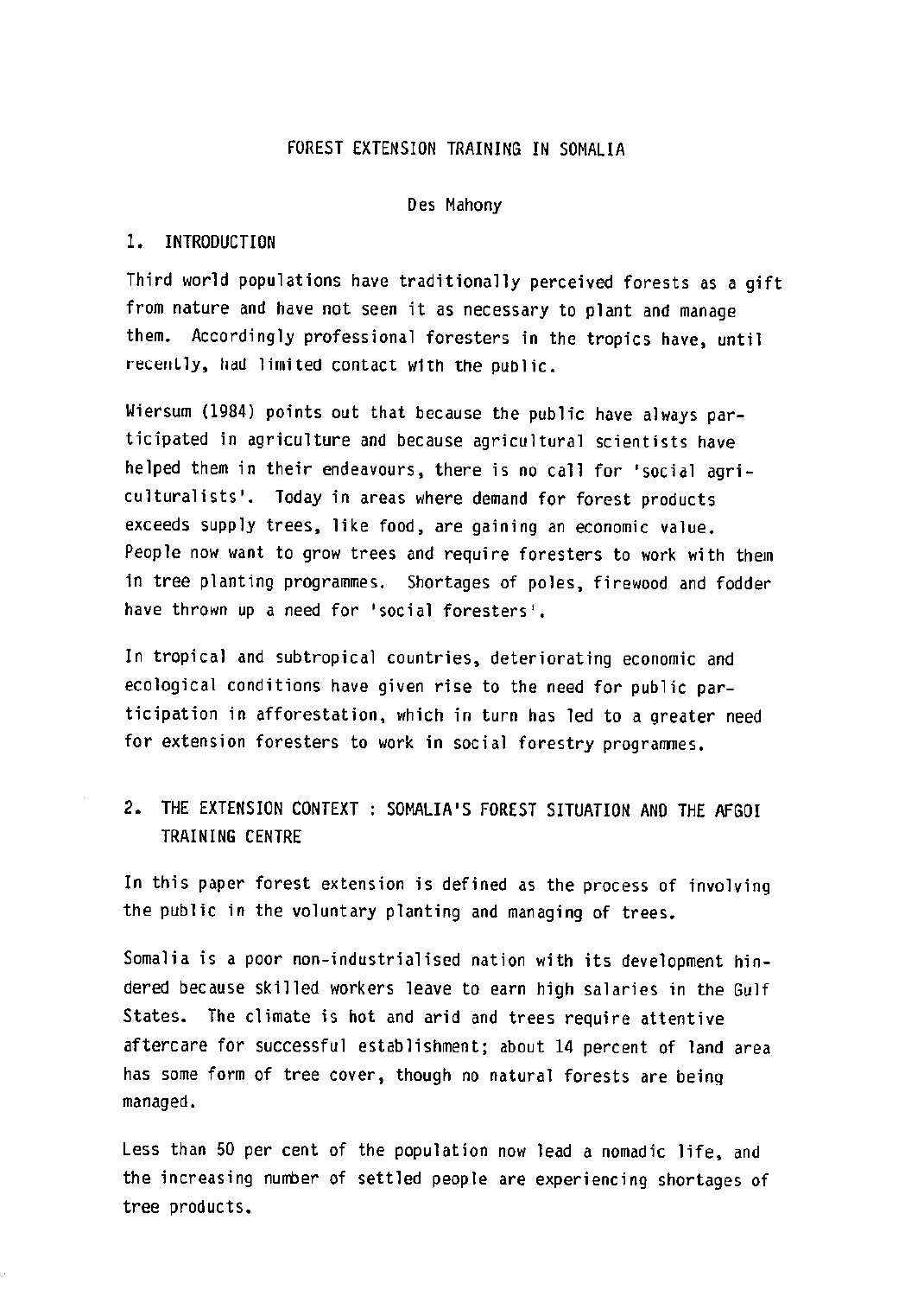Overseas funded forestry projects are finding that extension to householders and farmers is a more successful afforestation strategy than plantations. In Somalia, extension forestry training is now taking place at the Afgoi Forestry and Wildlife Training Centre (AFWTC) Which is funded by various donors including the United Kingdom OOA.

The Centre runs a two year course, at certificate level, to an annual intake of about twenty male students of between seventeen and nineteen years Of age. A total of forty three students graduated in the three years from 1983 to 1985. Students coming to the Centre are selected by the Ministry of Education and have had eight years of formal education. .

The subjects covered in the curriculum and a breakdown of the proportion of time allocated per subject are shown in Table 1. Fifty percent of all teaching time is allocated to practical work, field attachments and field trips. A fair degree of physical labour is required of students, as it is considered that unless an individual has experienced, for instance, the tedium of digging holes, he will have no idea how to supervise others in later years. It has been found that by building an exam assessment into practical work. students have become motivated to carry it out to an acceptable standard. For instance, during 1985 students did practical work on a nursery and outplanting project, for which they were individually assessed on both their approach and final results.

If an AFWTC graduate takes a forest extension job, the practical experience gained during the AFWTC course will help him demonstrate silvicultural skills; as opposed to simply talk about them. The fifty percent of the curriculum which is practical work is therefore an important and necessary training for an extension forester.

2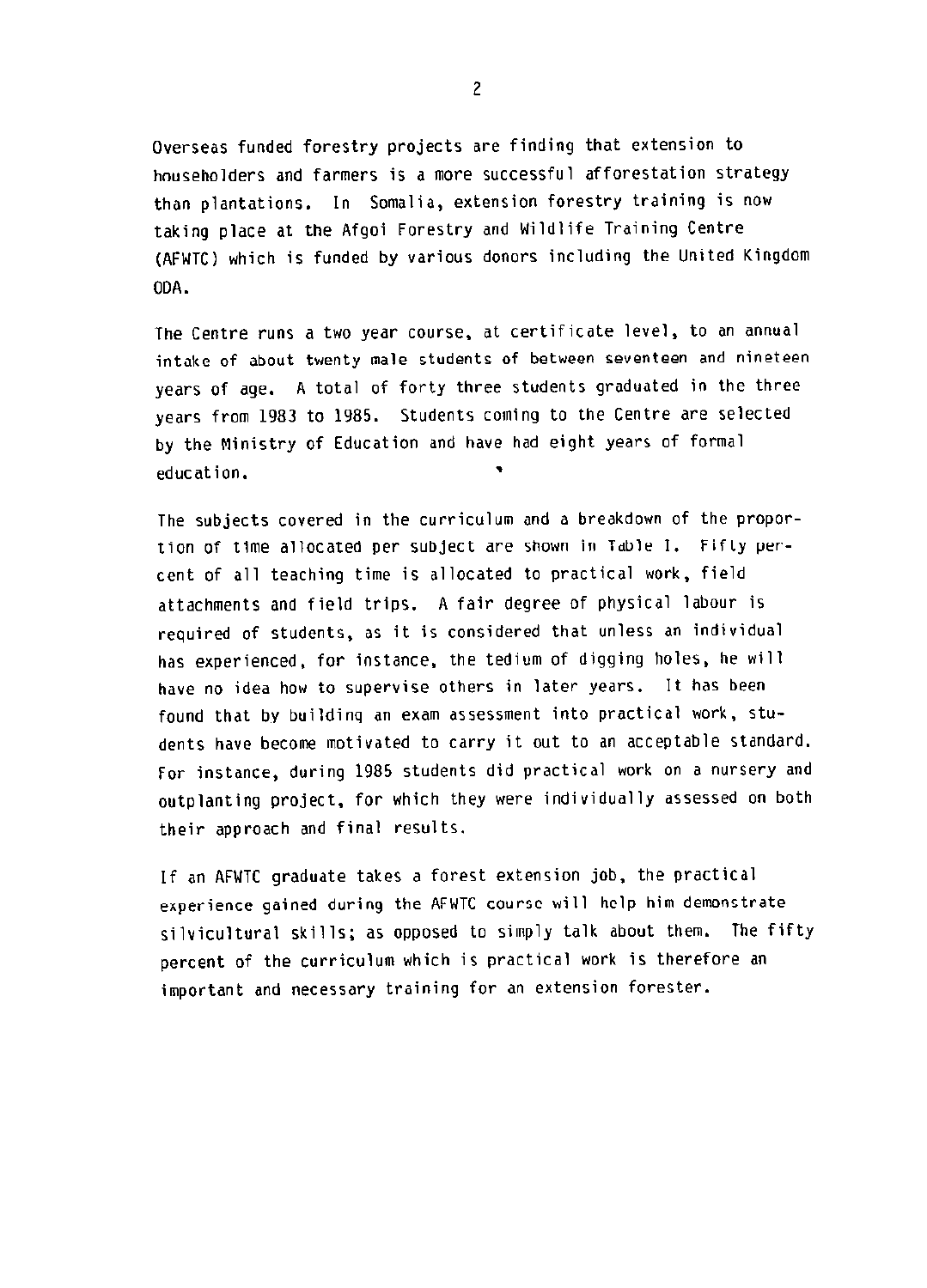| Table I. A breakdown of the Afgoi Forestry and Wildlife Training<br>Centre two year timetable into subjects, and time allocate<br>for each          |                          |  |
|-----------------------------------------------------------------------------------------------------------------------------------------------------|--------------------------|--|
| There are 88 weeks of term time in the two years, and 30 hours<br>teaching time per week (6 mornings of 5 hours), giving a total of 2<br>640 hours. |                          |  |
| Time allocated to practical and field work                                                                                                          |                          |  |
| Practical work<br>Field attachments at forestry projects<br>Field trips                                                                             | 800<br>330<br>200        |  |
|                                                                                                                                                     | 1 330                    |  |
| Time allocated to lectures                                                                                                                          |                          |  |
| Botany<br>Silviculture                                                                                                                              | 150<br>150               |  |
| English<br>Mathematics<br>Survey<br>Range management                                                                                                | 100<br>100<br>100<br>100 |  |
| Wildlife management                                                                                                                                 | 100                      |  |
| Forest management<br>Forest engineering<br>Forest extension<br>Mensuration                                                                          | 50<br>50<br>50<br>50     |  |
| Livestock production<br>Meteorology<br>Forest utilisation<br>Supervisory techniques and workstudy                                                   | 30<br>30<br>30<br>30     |  |
| Agroforestry<br>Soil science<br>Soil conservation                                                                                                   | 20<br>20<br>20           |  |
| General ecology<br>Forest protection<br>Public speaking<br>General science                                                                          | 20<br>20<br>20<br>20     |  |
| General knowledge<br>Forest tools and safety                                                                                                        | 20<br>20                 |  |
| Forest law                                                                                                                                          | 10                       |  |
|                                                                                                                                                     | 1 310                    |  |

 $\ddot{\phantom{0}}$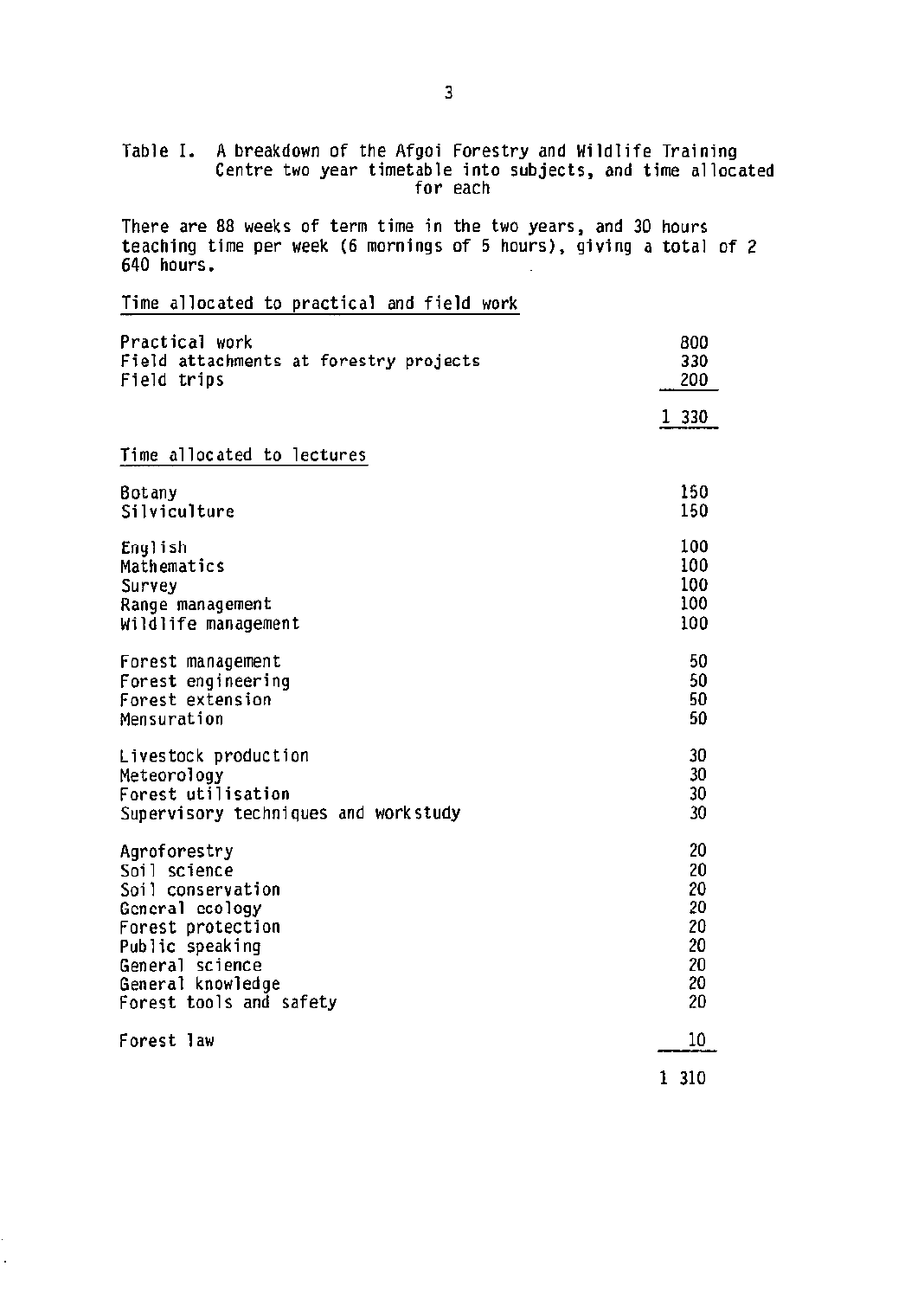#### 3. THE IMPORTANCE OF FOREST EXTENSION WITHIN THE CURRICULUM

Forest extension is important within the curriculum because it emphasises the connection between the forestry skills the students are learning, and the needs of the Somali people who live around them. If taught successfully the subject ought to pull their minds away from the theory of books and blackboard to the practical observation of all the ways people use tree products in their daily lives. Because of the nature of forest extension work the training must emphasise cornmunication skills, self motivation and an attitude of respect for the public.

#### 4. APPROPRIATE EXTENSION TRAINING

Public participation, in the form of voluntary community management of trees on public lands, requires time consuming and complex management planning. Given the limited personnel available to the forestry department these forms of public participation should, at the present, be considered beyond the scope of forest extension. Natural forest protection, sand dune fixation, community woodlots and community shelterbelts are therefore forest extension activities for which Somalia is not yet ready.

The general aridity of the country dictates that labour intensive aftercare of outplanted seedlings is necessary. The most receptive target groups to undertake this are farmers and householders. Therefore the types of forestry outplanting towards which forest extension should be directed are the same as those which were found successful in the West African Sahel:

- strip planting of windbreaks, shelterbelts and hedges around farmland
- various forms of tree planting within farmland
- shade and fruit tree establishment around houses.

4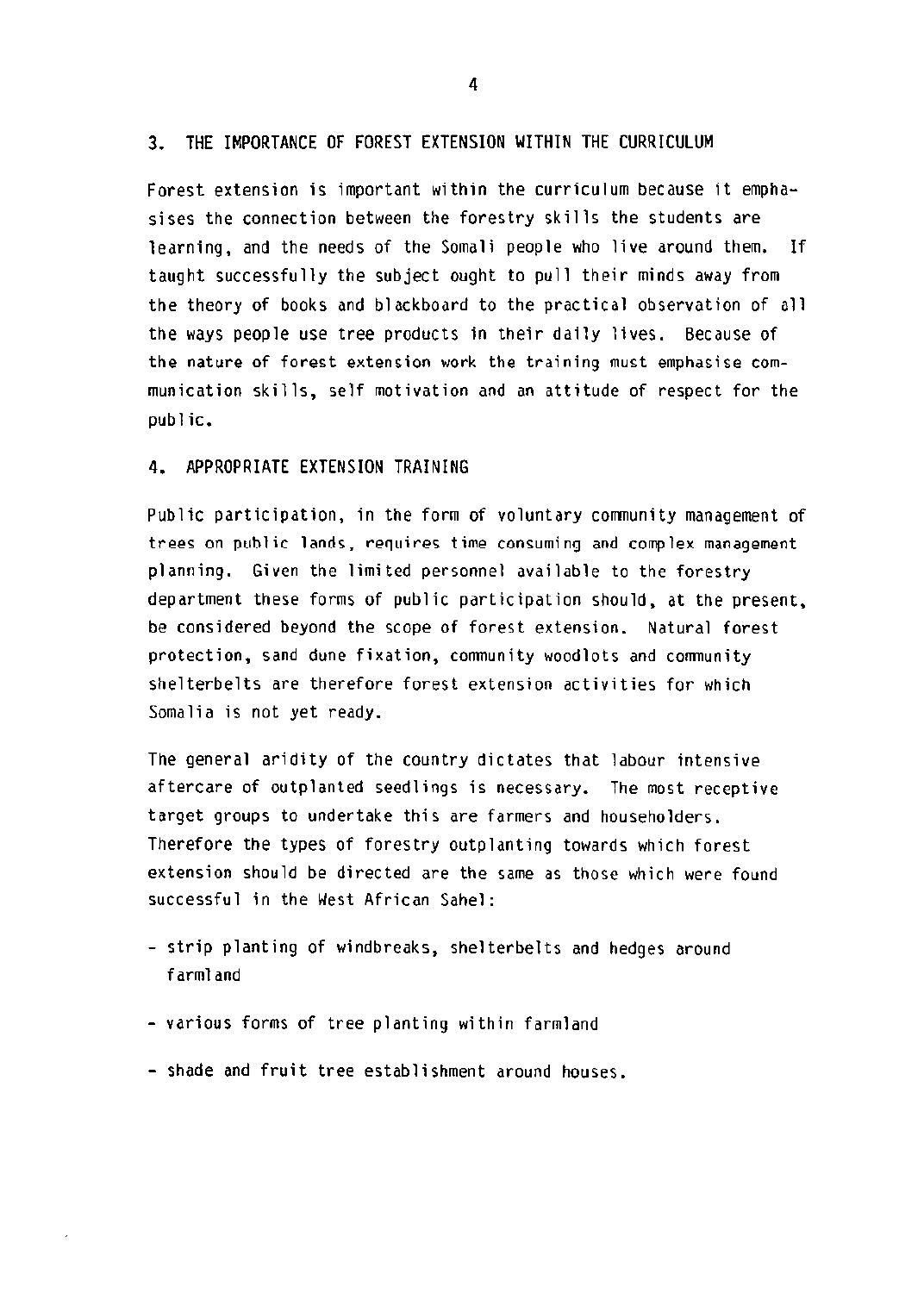Table 2 The activities of an extension forester compared with those of a traditional forest

| Extension forestry                                                                                                             | Traditional forestry                                                           |
|--------------------------------------------------------------------------------------------------------------------------------|--------------------------------------------------------------------------------|
| Stimulating, offering guidance<br>and suggestions, importing<br>techniques and carrying out<br>training for the general public | Supervising a work force                                                       |
| Private ownership of trees                                                                                                     | Government ownership of forests                                                |
| Planting strips and individual<br>trees on a small scale                                                                       | Plantation and natural forest<br>management on a large scale                   |
| The multipurpose production of<br>fruit, fodder, shade wind<br>protection, fuelwood and poles                                  | Timber production and the<br>calculation of annual increment<br>per hectare    |
| A varied and unpredictable<br>work programme                                                                                   | A planned and structured work<br>programme                                     |
| Much contact with the public for<br>which qood communication skills<br>are required                                            | Limited contact with the public                                                |
| The integration of trees into<br>cities, settlements and farmland                                                              | The management of forests where<br>no cities, settlements or<br>farmland exist |
| Bringing trees to the people                                                                                                   | Keeping people out of the forests                                              |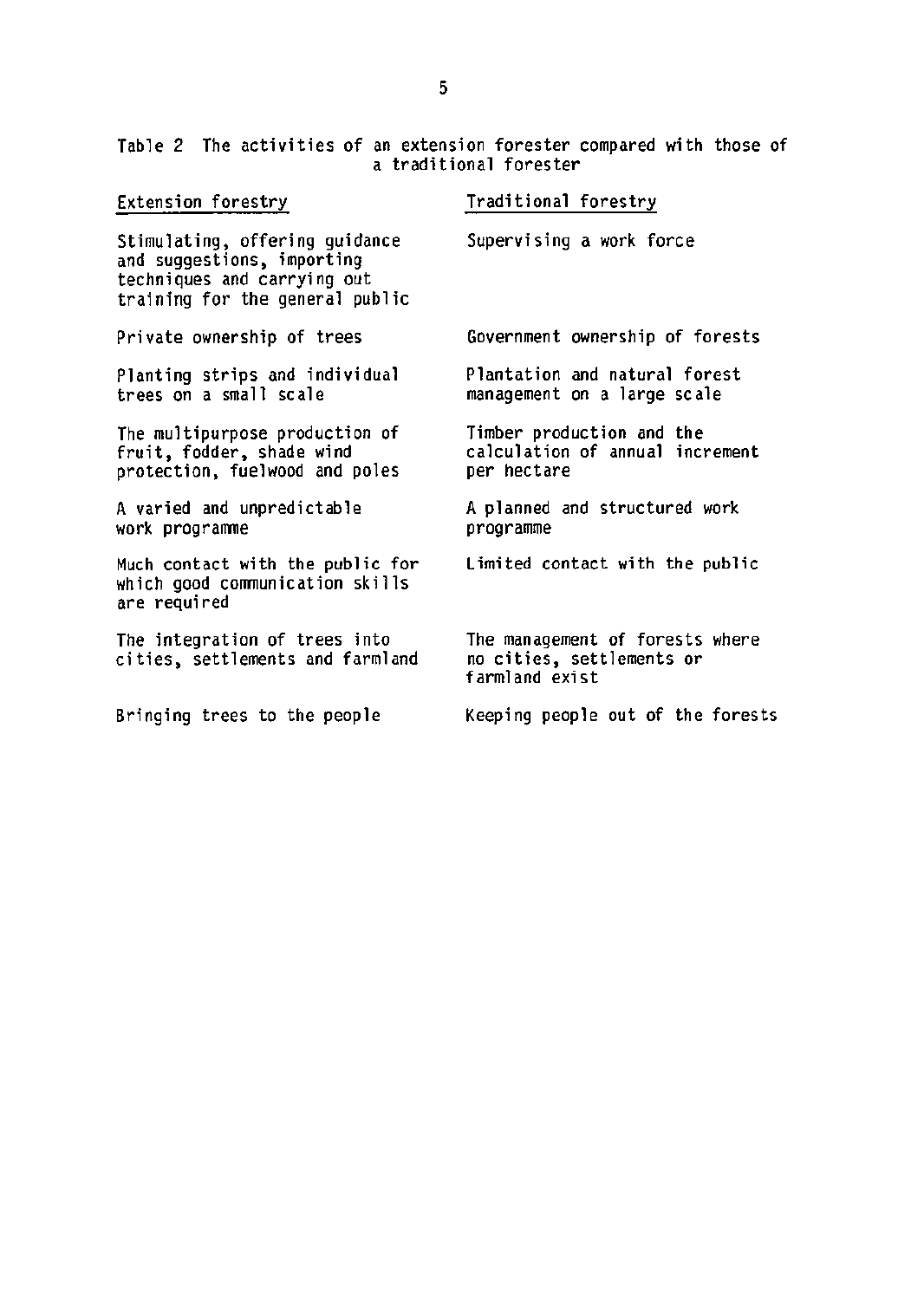In developing the teaching curriculum for forest extension the marked differences between the activities of a traditional forester and his extension equivalent must be taken into account. Table 2 lists the activities an extension forester is likely to be involved in, as compared to those of a traditional forester.

In order to fulfil the activities outlined in Table 2 the extension forester must have a different set of values and attributes to those of a traditional forester. Because the work of an extension forester is flexible and varied, in terms of time and location, it is largely work that cannot be closely supervised. This means it is necessary to cultivate a sense of purpose and 'missionary zeal' in an extension forester, to enswe there is self motivation. To inspire a sense of duty in the minds of AFWTC students (to assist the public in tree growing activities) is probably the most important function of the forest extension curriculum.  $1$  Bearing all these factors in mind, a Forest Extension Curriculum was devised, which is presented here. It is followed, in the paper's final section, by a curriculum appraisal which comments on successes and problems with the curriculum as students in 1385 responded to it.

 $^{\,1}$ An extension forester must have knowledge of the following silvicultural subjects:

- tree nursery production
- outplanting techniques
- pruning and harvesting
- forest utilisation
- silviculture of important tree species

At the AFWTC these subjects are not included in the forest extension curriculum because they are covered in other parts of the two year certificate cowse.

6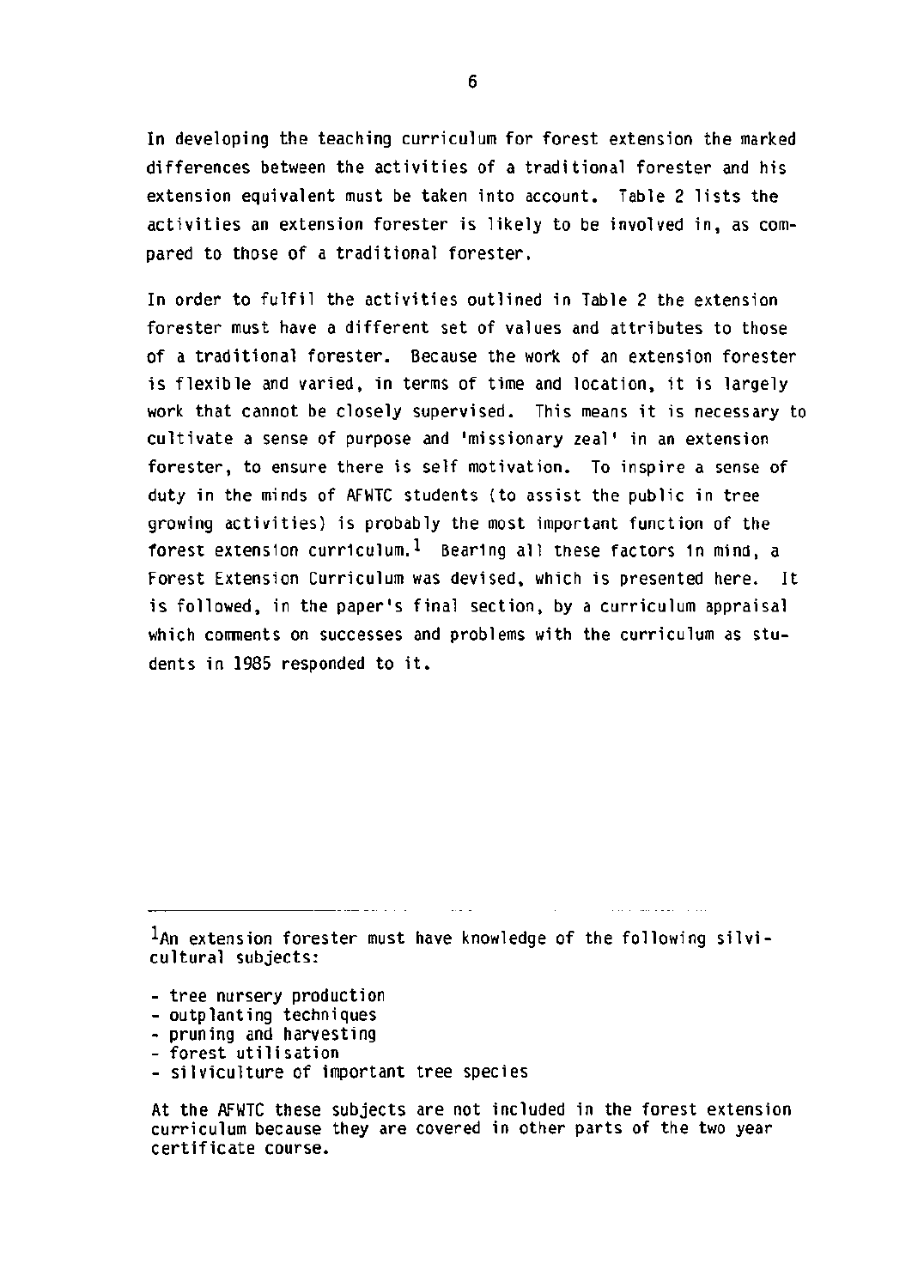#### 5. TEACHING MATERIALS FOR THE FOREST EXTENSION CURRICULUM

PHASE 1 : BACKGROUND KNOWLEDGE

#### 5.1.1 INTRODUCTION TO FOREST EXTENSION

#### What is Forest Extension?

Forest extension is helping the public grow and manage trees for themselves. This is an important job because trees and their products are needed by all the people of Somalia.

#### Why do people need trees?

Trees have many uses such as: shade, fodder, charcoal, firewood, shelterbelts, windbreaks, construction timber, construction poles, tools, furniture, fruits, livefencing, deadfencing, sand dune fixation, soil improvement, gums, tannin, string, mats, medicines and amenity.

#### Why plant trees?

The products of trees do not have to be imported from abroad at high cost, they can be produced here in Somalia. As the nomadic way of life declines and the settled way of life is adopted by the majority of the population, so their need for trees increases. Settled people require wore from trees than nomadic people, because their houses are more permanent and they need nore furniture and tools. Also they do not move but stay in the same place and 50 need their daily wood needs brought to them. This is why it is a good idea to plant trees in and around the villages, towns, cities, refugee tamps and settlements of Somalia to help meet the future needs of the settled people.

Also the population Of Somalia is rapidly increasing (it will double in 26 years) whereas the economy may not increase at the same pace. Trees can help the land produce more fuel, fodder, construction material and fruits, along with protecting the soils from erosion. In the future, with more people and less money, greater demands will be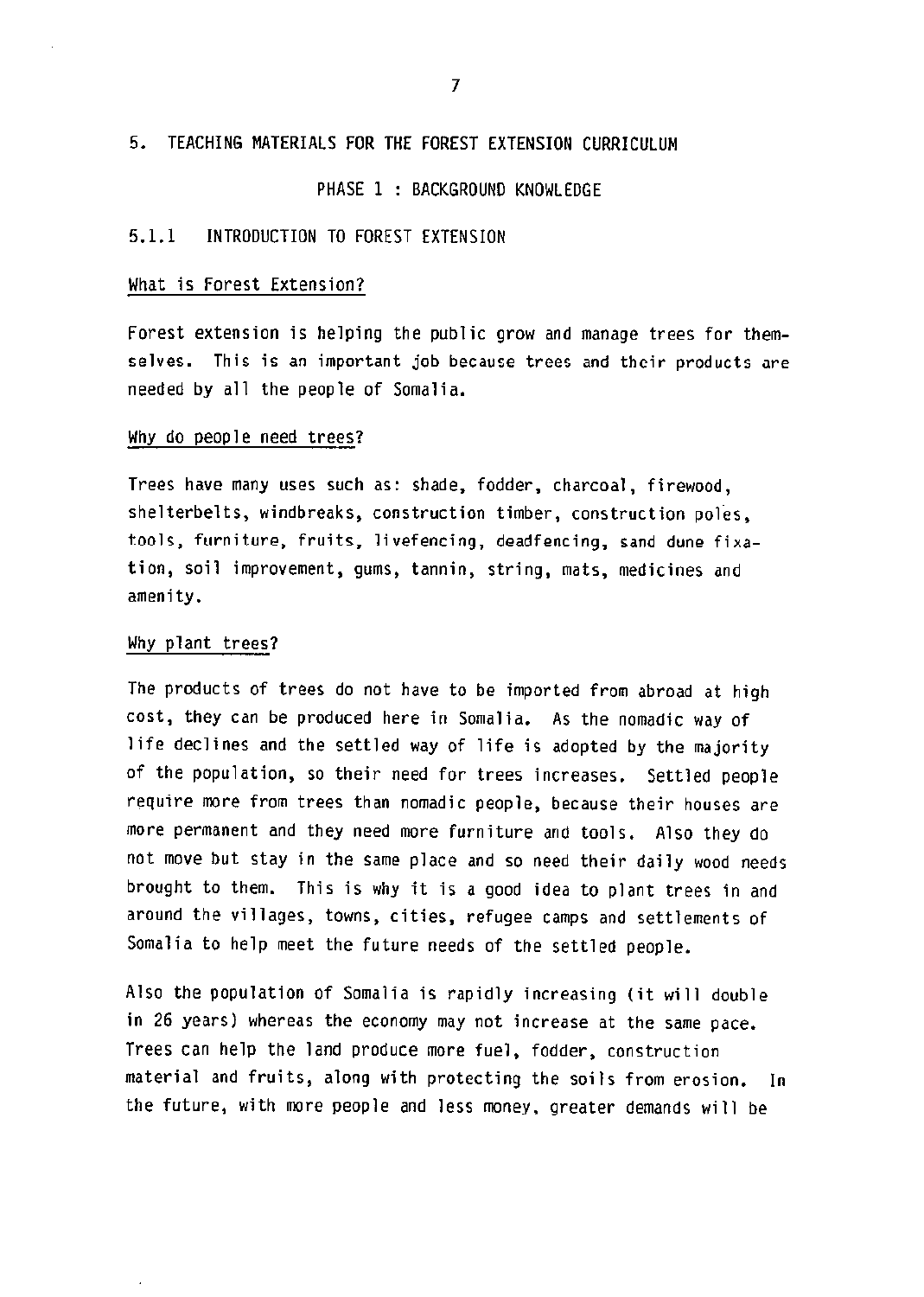placed an the soil. The consequences of not planting and/or managing, trees for the future will be very serious. Oesertification of the soil, fuelwood shortages, health problems and famine will face the people of Somalia if they do not plant and manage trees.

#### Why is it necessary for the public to be involved in forestry?

The Government has not got enough staff or money to plant and manage all the trees that will be needed by the 5.2 million people living in Somalia. But it might have enough staff ana money to help the people plant and manage their own trees. One good forest extensionist might teach 10 people forestry, who in turn (if what they learn is seen to be useful) can teach a further 100 people, and so on (the multiplier effect).

TO grow or manage trees it is necessary to protect the land where the trees are. Even a well paid armed guard has problems protecting trees from people and their animals, unless the people living nearby want the trees to be protected. Usually people are most interested in protecting trees when they themselves receive some benefits from them. This is why it is a good idea to involve the public in forestry and this is the main job of a forest extensionist.

#### What are the jobs of a forest extensionist7

- 1) Finding out and listening to what the people want from trees.
- 2) Discussing with them the ways they can get these things.
- 3) Helping people grow and manage trees for themselves.

#### What activities might a forest extensionist do?

- 1) Distributing shade and fruit trees for people to plant around their houses.
- 2) Collecting tree seeds to distribute to the public
- 3) Helping farmers establish windbreaks and hedges on the edge of their fields and along irrigation canals.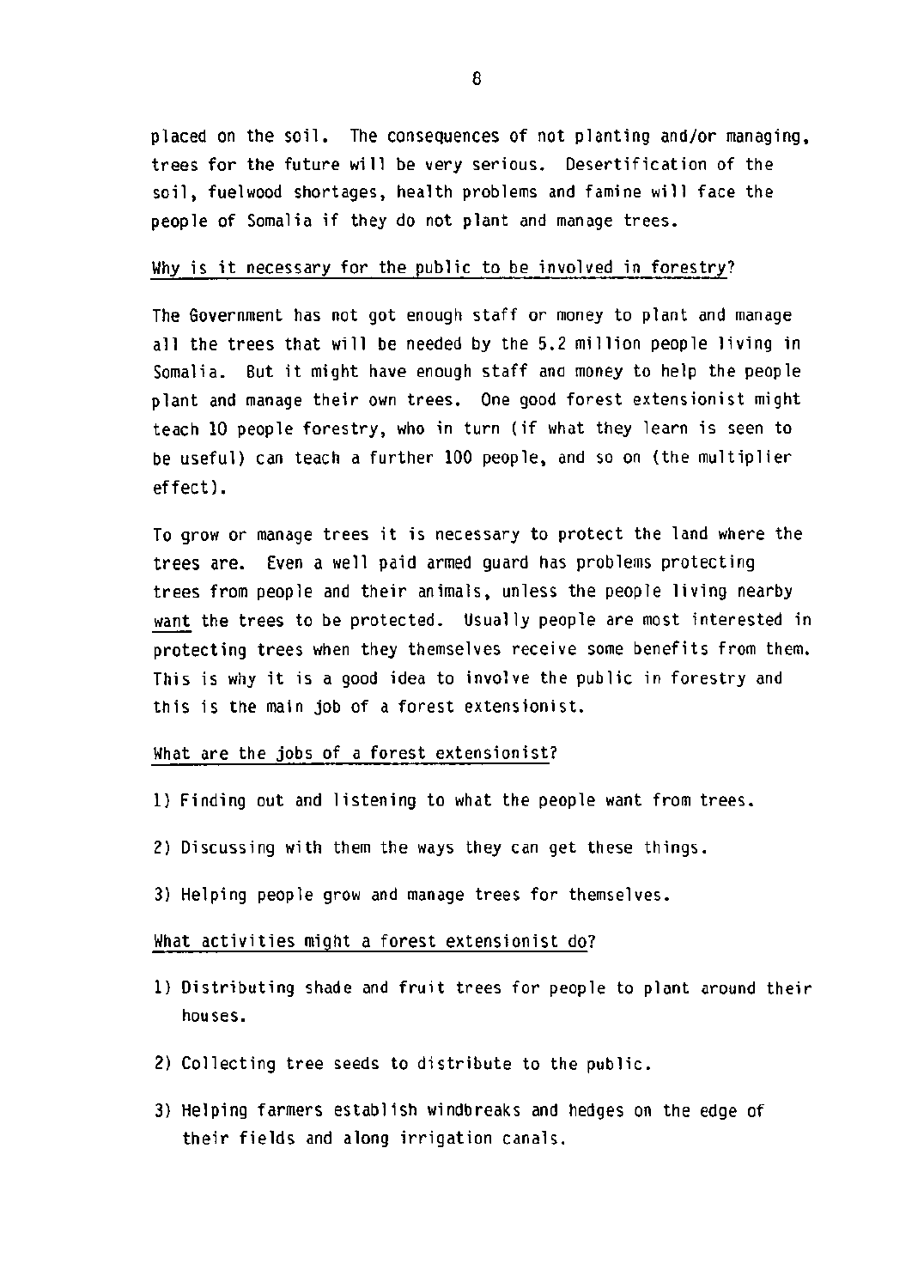- 4) Helping women grow fuelwood close to their homes.
- 5) Teaching schoolchildren how to raise tree seedlings.
- 6) Establishing demonstration plantations of trees to produce fruit, poles, shelter or fodder.
- 7) Lending the public tools and equipment to enable them to carry out forestry activities.

#### 00 the public get paid for planting trees?

Sometimes this is done so that people can afford to leave their normal work in order to plant and look after trees. Sometimes a forest extensionist will not give money but will donate or lend tools and equipment such as crowbars, shovels, wheelbarrows, water pumps. plastic pots and hand saws to make sure people can do forest work. Sometimes nothing is given at all; an example is Merri-merri (Azadirachta indica) which is so popular that people plant and look after it with no help from foresters.

#### How is an extension forester different from a forestry supervisor?

The job of a forestry supervisor is to make sure the labour force carry out the work decided by the managers. The job of an extension forester is to help the public manage their own work, giving advice, training and equipment when needed.

A good forestry supervisor makes sure work gets done and should be strict to ensure the labour force works hard.

A good extension forester needs to be able to listen and understand the forest needs of all the different types of people they meet. They should be able to discuss with farmers, women, children, nomads and schoolteachers and be able to understand their points of view. They should work flexible hours, be able to work alone, be enthusiastic about forestry and the benefits it can bring to the people.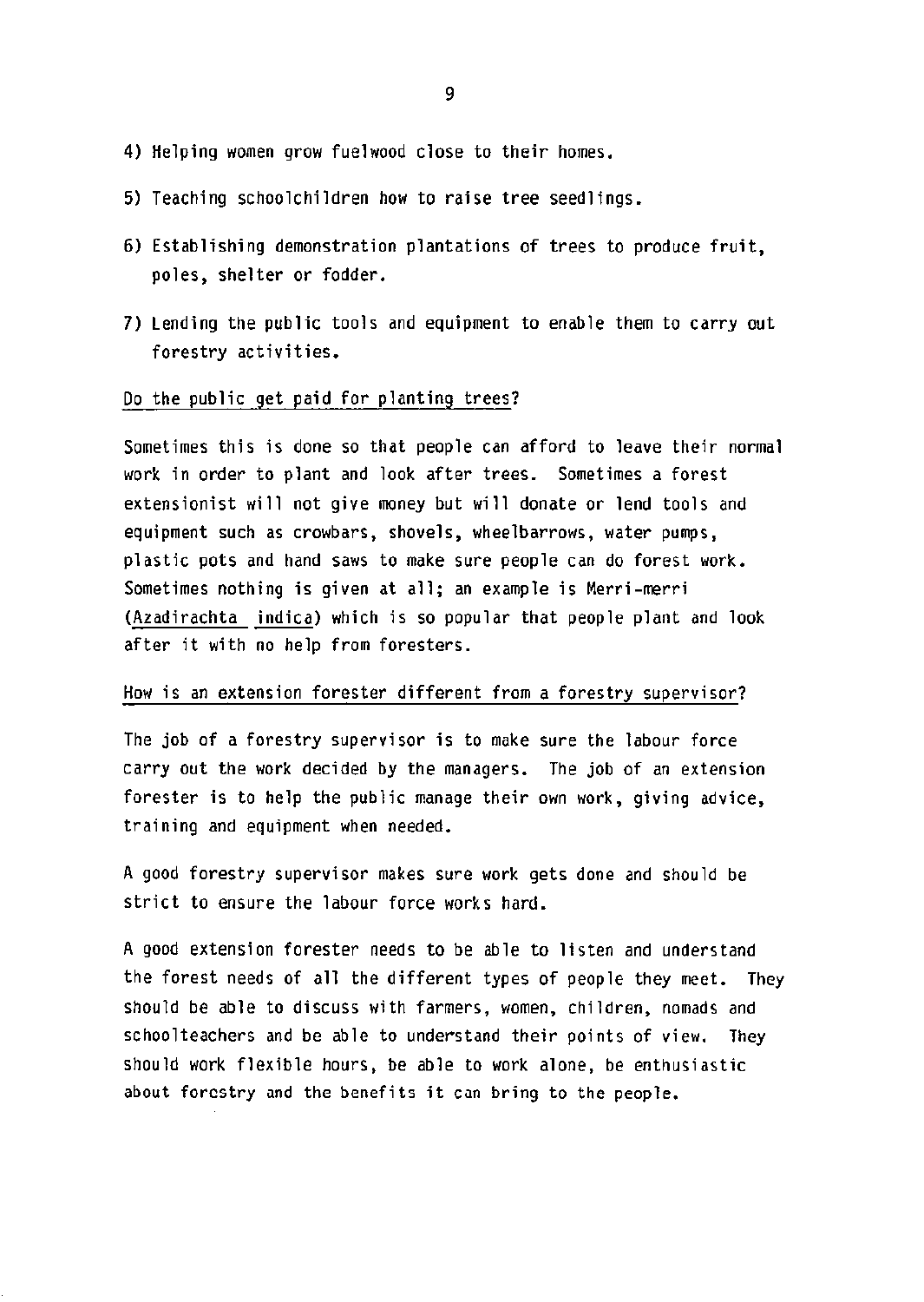The major difference is that the forestry supervisor relates with authority to the workforce, while the extension forester relates as an equal to the public.

#### 5.1.2 SOME DIFFERENT TYPES OF FOREST EXTENSION

- (i) Farm shelterbelts:
	- of benefit to agriculture because they raise productivity by sheltering crops from the velocity and drying effects of winds.
	- ideally should be orientated at right angles to the monsoon winds which come from the N.N.E. and S.S.W.
	- ideally should be low branching and three or more rows deep.
	- typical 'low' dry farming genera are Prosopis, Parkinsonia, Acacia, Commiphora, Ziziphus.

(ii) Distribution of shade and fruit trees:

- giving. or selling at low cost, trees to be planted in household compounds.
- typical genera. where water is available, are Azadirachta, Cassia, and Papaya. In dryer zones Acacia tortilis and Acacia nilotica are appropriate.

(iii) Small bush tree nurseries

- due to the problem of distributing seedlings at the start of the 'Gu' rains it is probably better to have many small nurseries rather than a few large ones.
- can be temporary nurseries designed to hold seedlings for a few weeks till the rains start.
- require water supply, protection fence, hand pump, someone responsible to weed and water.
- require technical advice and guidance from extension forester.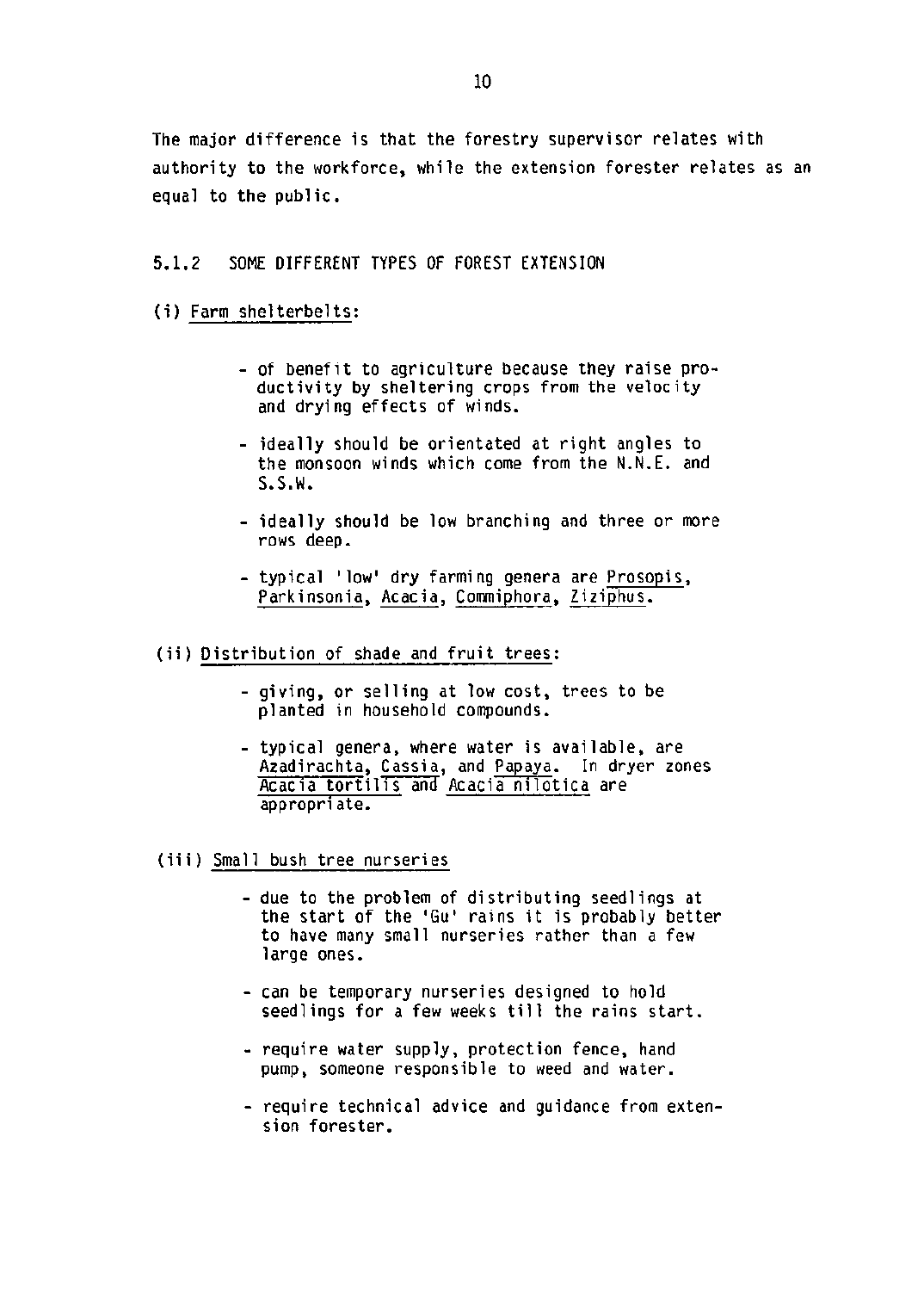- (iv) Tree nursery projects in schools
	- potential for school children to learn about trees and teach their parents.
	- typical genera would be Azadirachta, Papaya and Cassia.
	- requires cooperation of teachers.
	- requires protected area, water supply, pots, soil, tree seed and school time allocated to project.
	- requires extension forester to supervise Students.
	- students can take seedlings home and plant in their compounds.
	- a problem is the watering of seedlings during vacation periods.

#### (v) Village shelterbelts

- purpose is to shelter village from predominant monsoon winds; therefore should be planted at right angles to them.
- in Central Region they plant 5 staggered rows of trees at 4 metre intervals with Comniphora fence around the outside of the plantation.
- small shrubby species planted on the outside rows with larger species planted in the centre make a more effective shelter from the wind.

#### (vi) Forestry projects for rural women

- women and children collect fuelwood for cooking.
- when wood is in Short supply this job can take many hours, for which no payment is made.
- these hours are then lost to caring for children.
- to improve the health and quality of life of rural women and children, it is necessary to help them get fuelwood easily.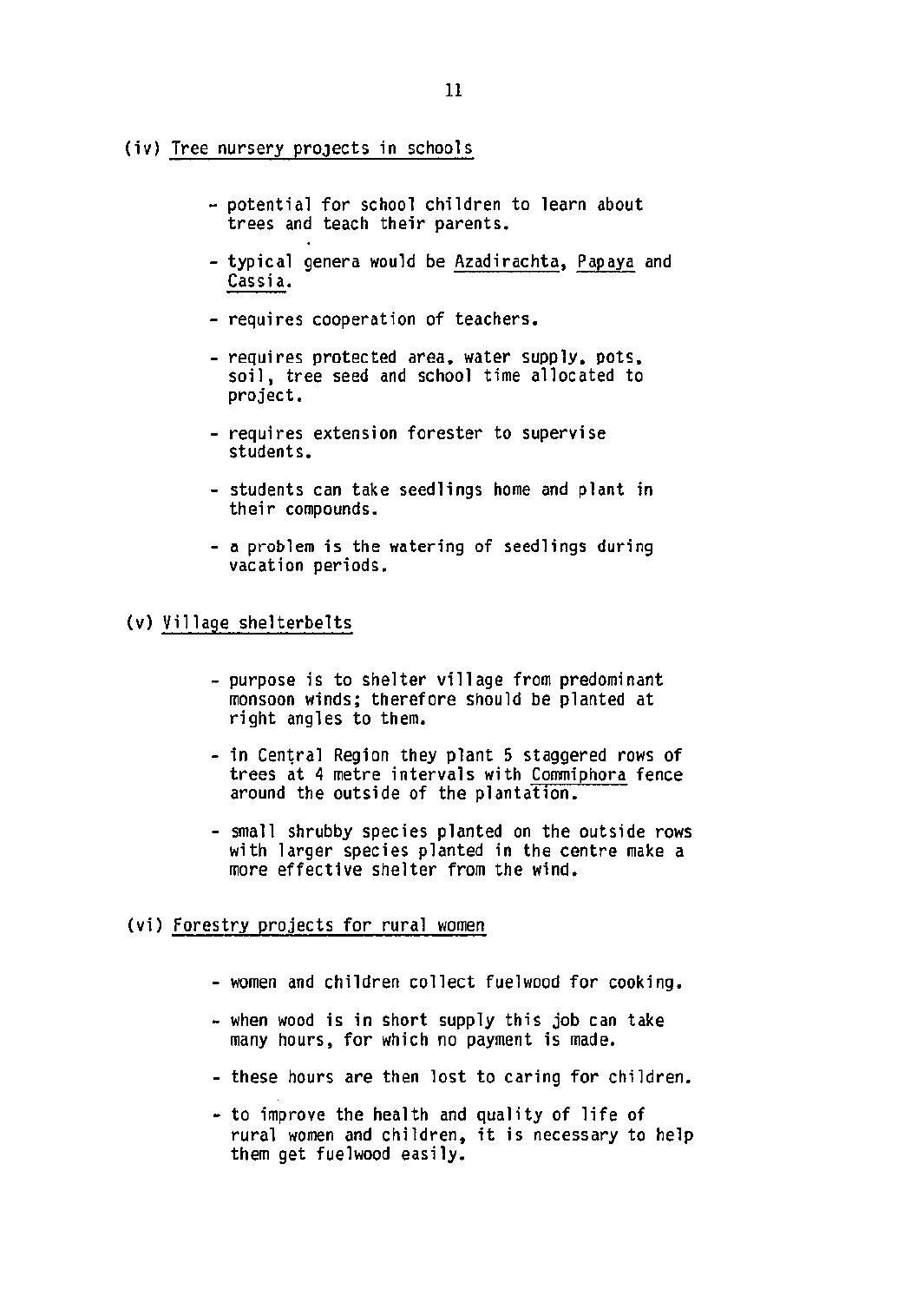- fuelwood production (fuelwood plantations) or conservation (distributing wood burning stoves) is intended to improve the lives of rural women.
- obviously female forest extensionists are better for this job than male ones.
- forest extensionists could work with representatives from women's organisations such as Family Life Centre, or structures in rural areas which include women.

### (vii) Fodder banks for pastoralists

- Somalia's most valuable export is meat and the economy of the nation depends on livestock production.
- there are shortages of fodder at the end of the dry season.
- trees producing fodder can contribute to pastoral production, especially at the end of the dry season.
- pastoralists should cooperate with protection of fodder trees.
- trees planted in strips at right angles to the predominant monsoon winds will have the dual purpose of making shelter and producing fodder.
- likely plant genera are Opuntia, Atriplex, Acacia, Prosopis, Parkinsonia.

#### (viii) Agroforestry

- deliberately planting or managing trees on land used by pastoralists or farmers.
- -Acacia albida is a good species as it provides fodder at the end of the dry season and fertiliser for crops during the rains.
- alley cropping, intercropping, tree legumes. fruit. fodder, mulch production, controlled shade are all relevant to agroforestry.
- extension foresters would need to discuss and assist farmers and pastoralists. Also they would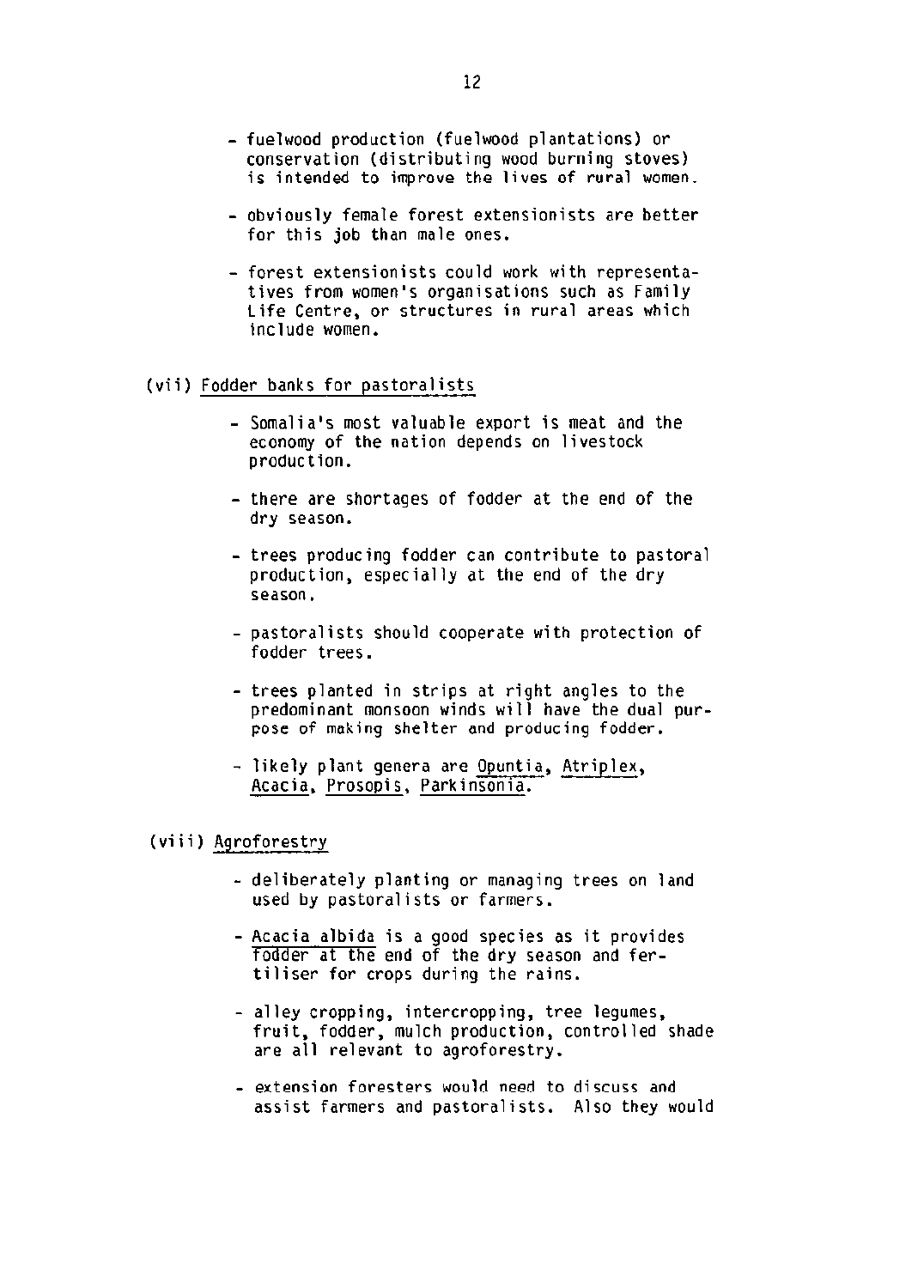need to have contact with agricultural and forestry research centres.

5.1.3 PARTICIPATION OF THE COVWNITY IN FORESTRY

Although it is easier to work with individual farmers or households, such an approach does not always reach the poorest people such as the landless, women and children. In an attempt to help these people and especially the fuel needs of women, community forestry projects take place, which require the community to participate.

Community participation is a process (over a period of time) by which the extension forester encourages people to realise that they themselves have the abilities, energies and some of the resources, to take initiatives to improve their lives.

Community participation is not:

- getting people to go along with and agree with a project which has already been designed for them.
- villagers contributing their labour.
- enthusiastic support of a few leaders.

Community forestry projects will fail unless

- the project responds to the peoples felt needs.
- the people think and feel it is their project.
- the people have participated and agreed on the project design.
- the people have clear long term legal rights of treeownership.

Tools, equipment and materials are usually loaned or donated to the community from a donor agency.

Technical advice, backup and training is required by the community from the extension forester.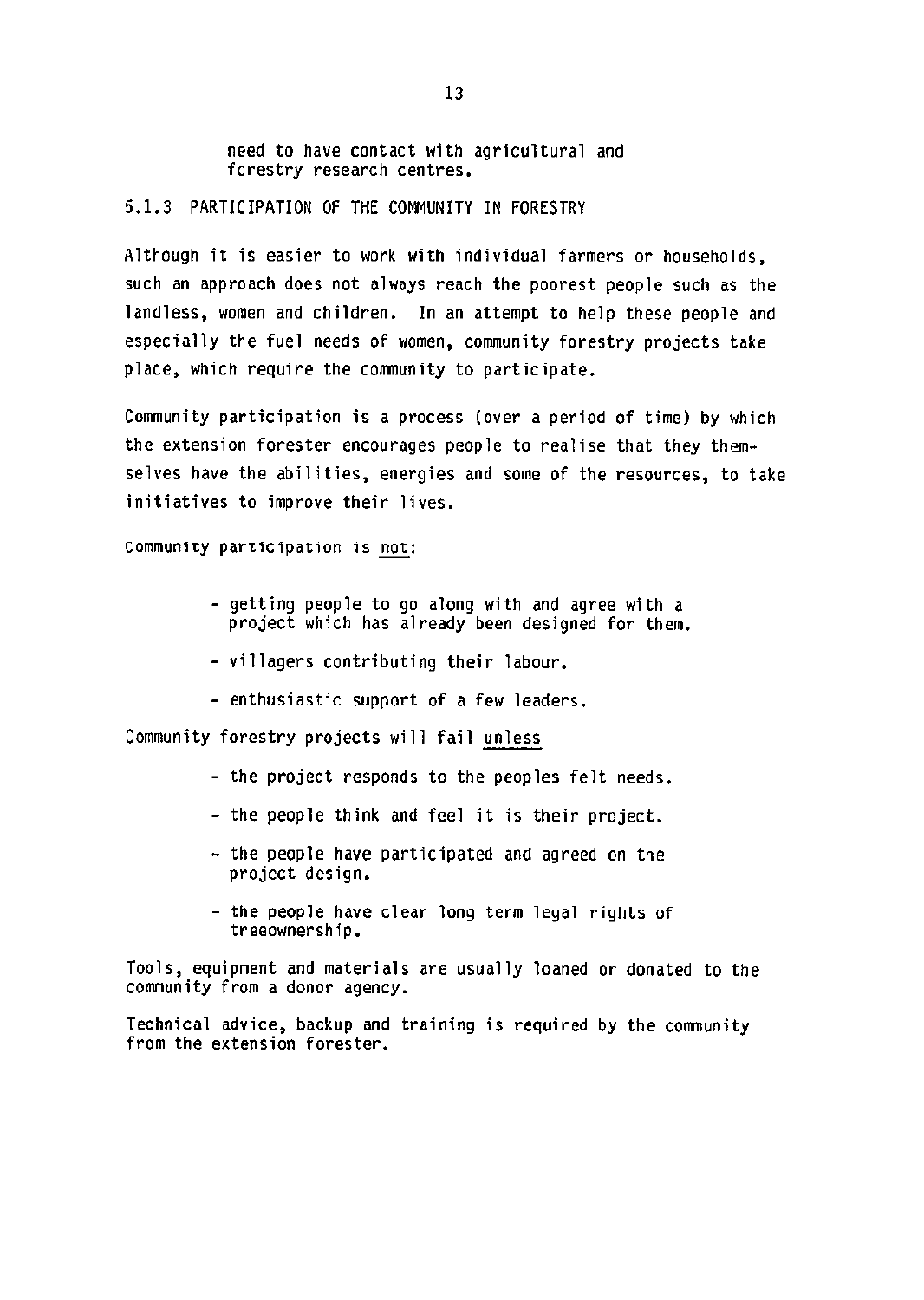# PHASE 2 : COMMUNICATION SKILLS (10 Hours)

#### 5.2.1 THE GROUP PRACTICAL DEMONSTRATION

It is difficult to give a practical demonstration to more than 10 people at any one time, so try and keep your audience to less than 10. Before giving the demonstration make sure you are prepared and have tools and materials ready.

- 1) Ask if everyone can see.
- 2) Describe the task you are going to do and ask if anyone in your audience has done it before.
- 3) Demonstrate the task breaking it down into logical steps.
- 4) Restrict your demonstration to less than 10 minutes.
- 5) On completion summarise the steps carried out.
- 6) Ask a volunteer to repeat the task. Ask the audience to point out the rights and wrongs of the way the volunteer performs the task.

When explaining something to someone else remember the old Chinese proverb:

> "Hear and Forget See and Remember, 00 and Understand".

#### 5.2.2 PRESENTING AN ILLUSTRATED TALK

Research and make notes on the subject. Think about how you would like to hear a talk, if someone else was giving it. Think of ways of explaining clearly the information you have found out.

- A formal talk is structured in the same way as a report:
- 1) Introducing to arouse interest and explain the relevance of the subject.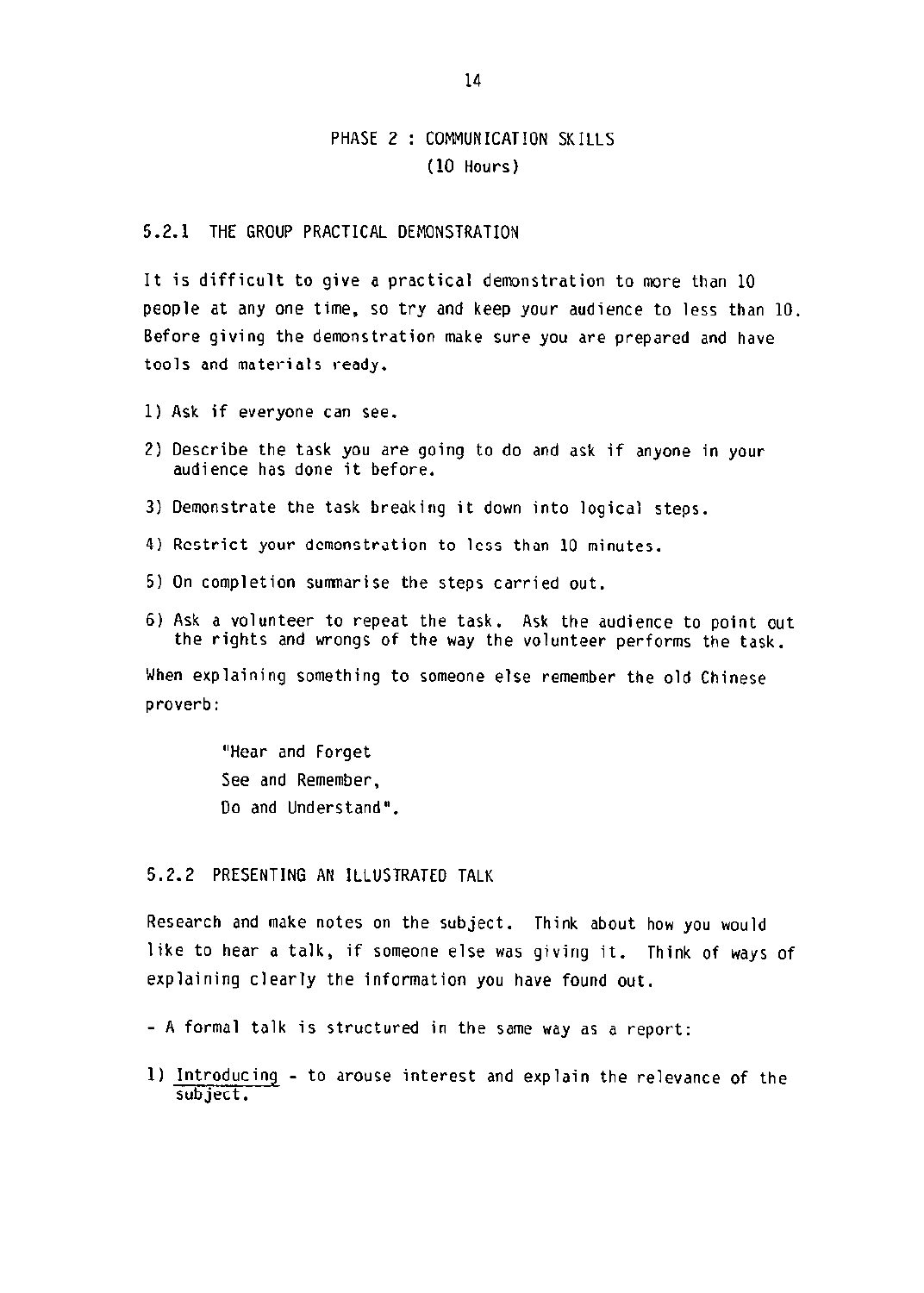- 2) Facts main content of the talk best divided into stages.
- 3) Visual aids this is visual material such as maps, posters, demonstrations, pictures on the blackboard, films to capture the attention of the audience and increase their understanding. Visual aids can be used at any stage during the talk.
- 4) Conclusions and questions summarise the main points of your talk and then ask the audience if there are any questions.
- Points to remember are:
- 1) Look at the audience and keep your eyes moving around the group.
- 2) Try to be relaxed and natural in your style.
- 3) Keep some short notes with you in case you forget your place, but try not to look at them too much.
- 4) Only answer questions you feel confident you know the answer to. otherwise be honest and say you do not know.
- 5) It is a good idea to ask the audience questions to get them involved, keep them listening, and for you to find out how much they know about the subject.
- 6) Some pictures or a demonstration make a talk much easier to understand.
- 5.2.3 AN EXAMPLE OF AN ILLUSTRATE0 TALK ON PLANTING A TREE SEEOLlNG (Should be accompanied by visual aids)
- 1) Introduction

It is very important to know how to plant a tree. A tree seedling should be planted either in the late afternoon or the early morning, not in the middle of the day. The important thing to remember is to be careful not to damage the roots of the seedling, and especially not to let the roots get dry.

#### 2) Facts

Step  $1 -$  Dig a large hole, the deeper and wider the better and if possible put some manure or plant material in the bottom of it to act as fertiliser. The best time to dig the hole is in March at the end of 'Jilaal'. Make a depression in the ground around the hole, about 1 metre in diameter, to act as a microcatchment for the rainfall.

Step 2 - With a knife or razor blade cut off the bottom centimetre of the plastic pot containing the seedling's rootball.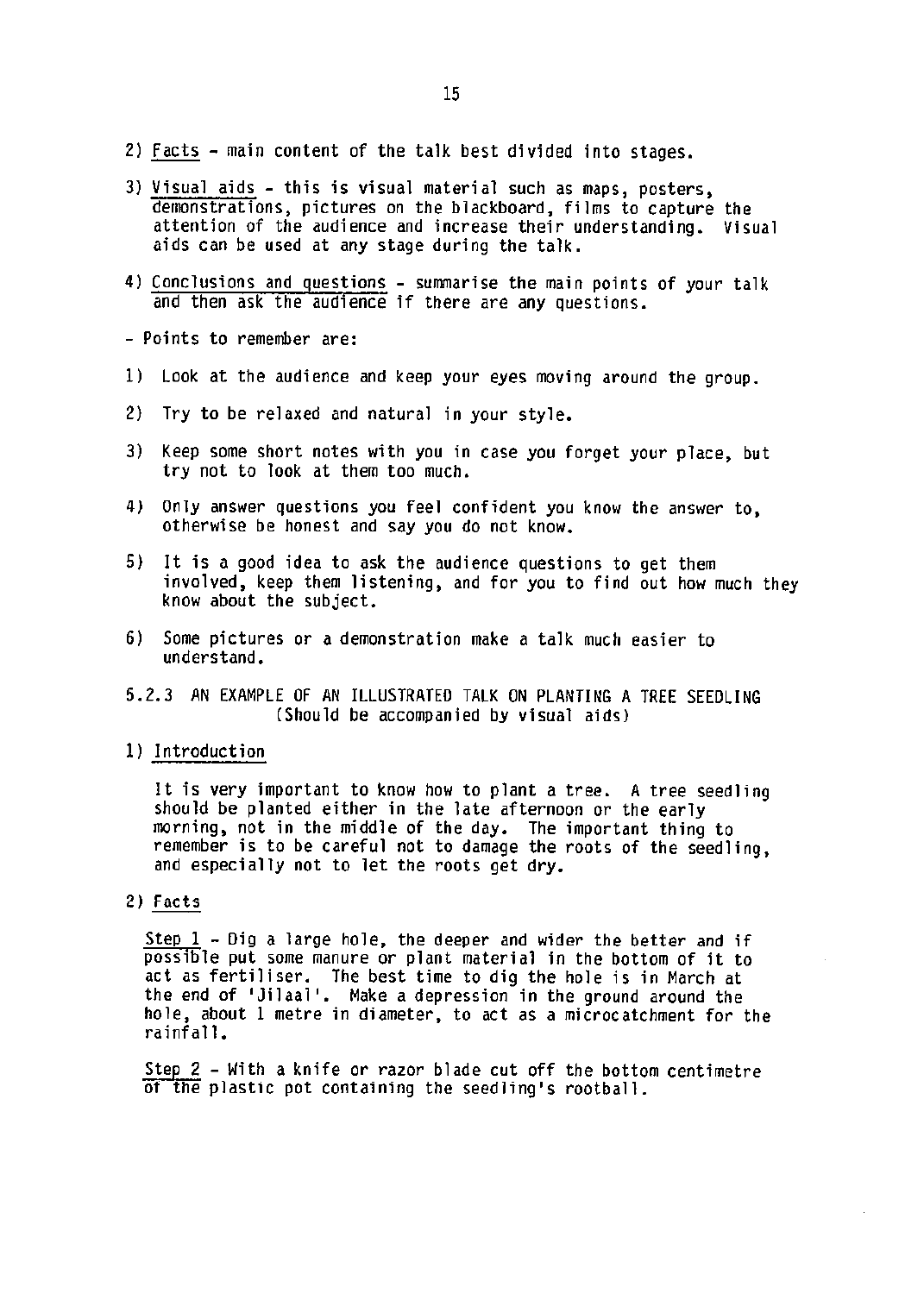Step  $3$  - Cut the plastic pot length wise, but do not yet remove it from the rootball.

Step 4 - Place the seedling, still with its plastic pot, in the centre of the hole.

Step 5 - With good topsoil, and some manure if possible, carefully back fill soil around the seedling until it is supported. Then carefully remove the plastic.

seed Iing and ensure the soil is level with the rootcoll Step 6 - With your heel, firm in the soil all around the tree

Step  $7$  - Water and mulch around the base of the seedling. Do not water directly on the leaves as they might get burnt by the sun.

Step 8 - Protect the seedling from livestock, weed the microcatchment and place uprooted weeds as a mulch around the base of the seedling. Water the seedling during the dry season.

5.2.4 DISCUSSION OF BEST WAYS TO COMMUNICATE INFORMATION

The objective of the seminar is to practice group discussions.

- 1) Students sit in a circle to encourage discussion.
- 21 Silently each student should write down the way they consider information is best communicated.
- 3) Teacher asks each person in turn to state their reasons and then records the answers on the blackboard.
- 4) Group discussion when all ideas are listed.
- 5) Individual voting on priority ideas with the group decision being mathematically derived through rank rating.

5.2.5 TAKING NOTES

- notes can be taken from a book, a teacher, a member of the public, a film or in the field.
- more is remembered later if notes are taken.
- a good extensionist takes notes when listening to the public, or out in the field observing.
- notes should be short, for your own use and only include the important points.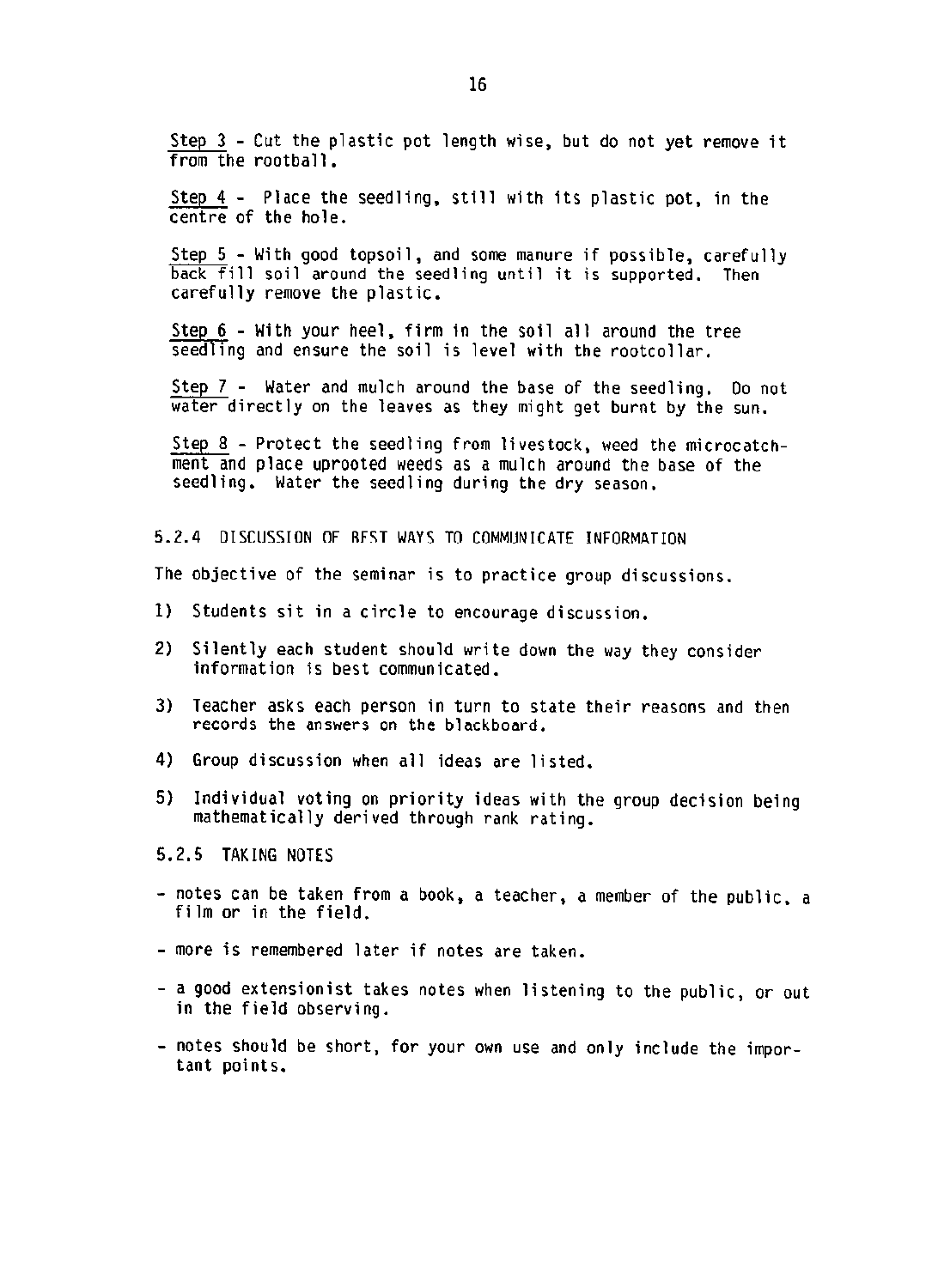## PHASE 3 : PRACTICE OF SKILLS (10 hours)

#### 5.3.1 RESEARCH PROJECT ON TREE USE IN AFGOI

One morning is allocated for students to research different aspects of wood use in Afgoi town. Students will work in pairs and collect information to be written up into a presentation plan, to act as notes, in order to give an illustrated talk to the rest of the group. Effort should be made to ensure that information collected and presented is accurate. A pencil and notebook are needed by the students to take notes on the subjects allocated for research.

When asking people questions remember the following:

- 1) Greet the person and introduce yourself.
- 2) Explain you are a forestry student trying to find out about the use of trees in Afgoi.
- 3) Be polite and relaxed. Note down what you see and hear, not what you guess:

Your talk should describe where you went, to whom you talked and what you found out. Ask all the questions you can think of which are relevant to your subject. Take special note of the things you think will interest the other students.

#### Subjects to be researched

- Group 1 The sale of fuelwood and charcoal
- Group 2 The sale of poles and timber
- Group 3 Wood used in house construction and fences
- Group 4 Household fuel survey
- Group 5 Household trees in compound survey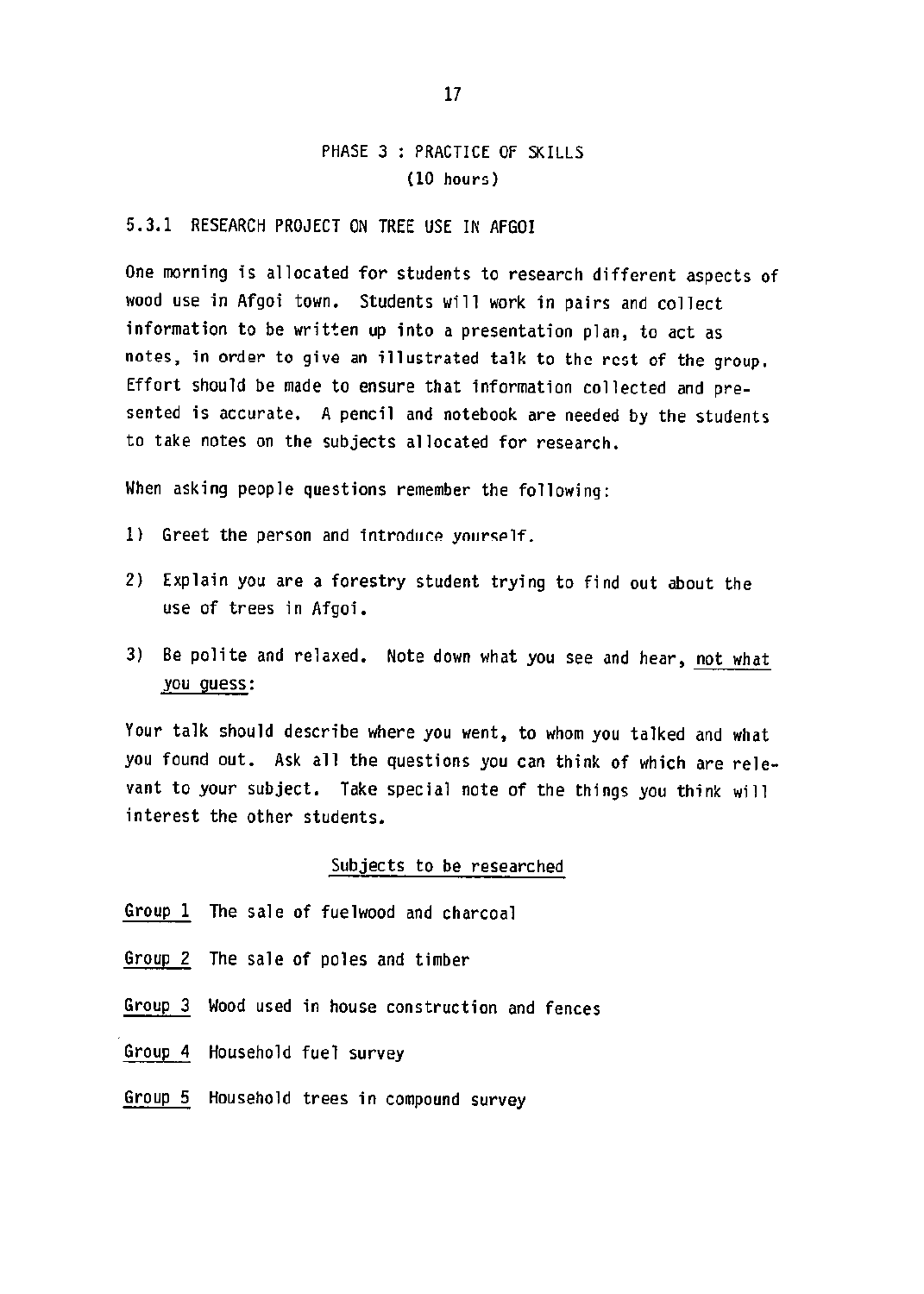Group 6 National Range Agency nursery

Group 7 Two private nurseries

Group 8 The Mango farm and Banana plantation shelterbelt

Group Household domestic items survey

Group 10 The street trees of Afgoi

Each pair of students should jointly write up a presentation plan and decide which of the two will present a 10 minute illustrated talk to the student group. Each pair should prepare some form of visual aids to accompany their talk. A vote will be taken at the end of the session to decide the best talk. The presentation will be assessed.

Precise details of what questions each group should ask, and how they locate their target subject, will need to be explained to each group before they spend the morning in Afgoi.

# PHASE 4 : ATTITUDES (8 hours)

5.4.1 SEMINAR - ROLE PLAY OF A VILLAGE SITUATION

The objective is for students to learn an attitude of respect towards rural people.

- 1) Move chairs into a semicircle.
- 2) Ask for two volunteers to play the roles of village elders and to come and sit down in front of the group. Give them the following cue card to silently read; tell them to keep what is written on the cue card a secret:

"You are proud village elders and think slowly and carefully before taking decisions that affect the lives of the villagers you represent. You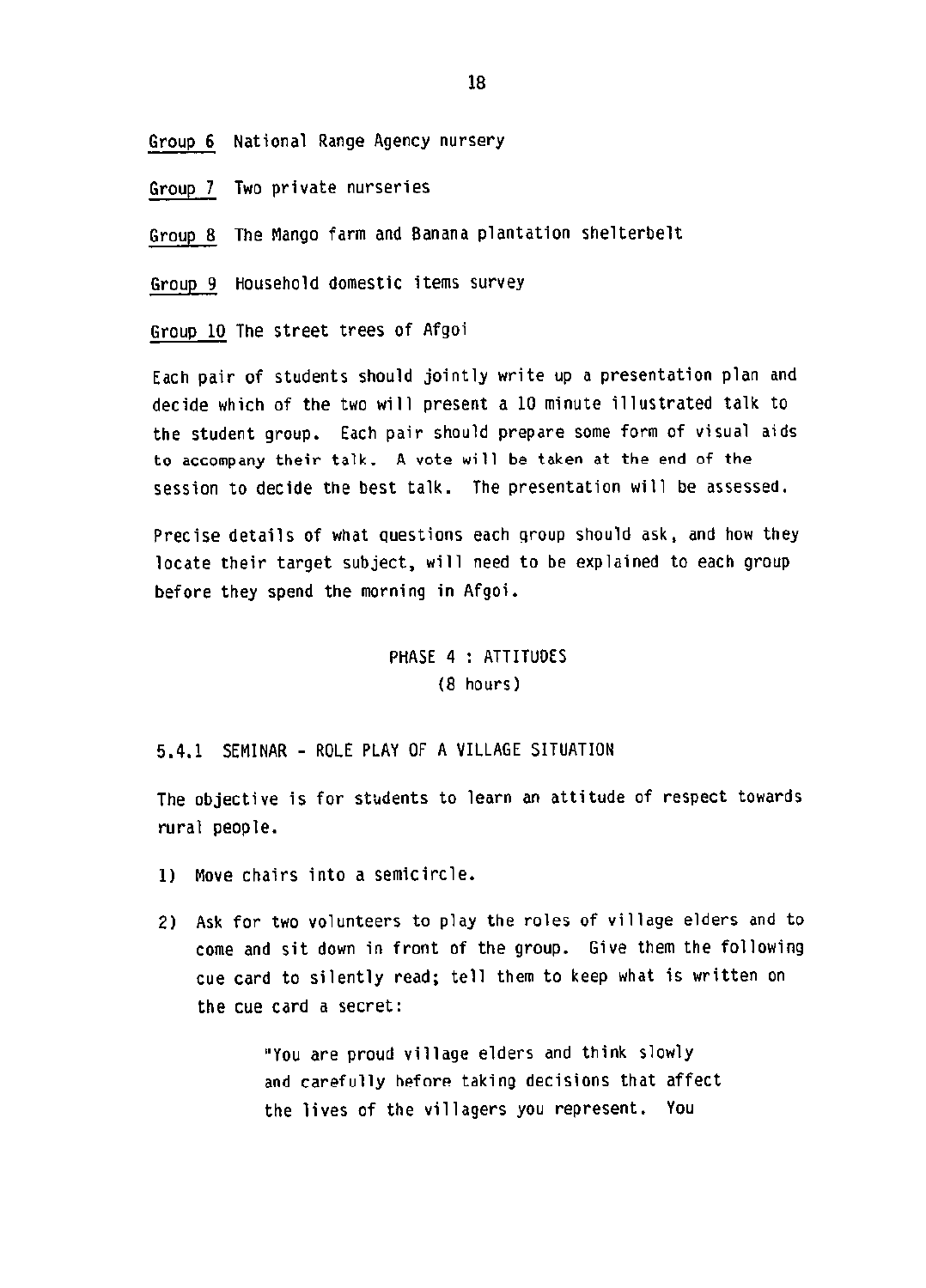already know the villagers want shade trees to be planted around the village well. You are suspicious and unfriendly of young men from the city, like forest extensionists:

Unless they do the fallowing...... First: Politely greet you

- Second: Explain clearly who they are and why they have come.
- Third: Ask you to tell them what the village needs.

Fourth: Oiscuss with you how to achieve this.

...you will be rude to them, ask them for money, tell them to respect their elders and tell them to go away".

- 3) Once the volunteers understand their role ask for another volunteer from the student audience to play the role of a extension forester. Tell him to go out of the class and come back in, acting as if he has just come to a village to meet the elders.
- 4) The elders will be rude and uncooperative until, or unless, the extension forester approaches them in the correct sequence.
- 5) More volunteers will be asked for until the correct sequence is discovered.
- 6) Group discussion concerning the role play.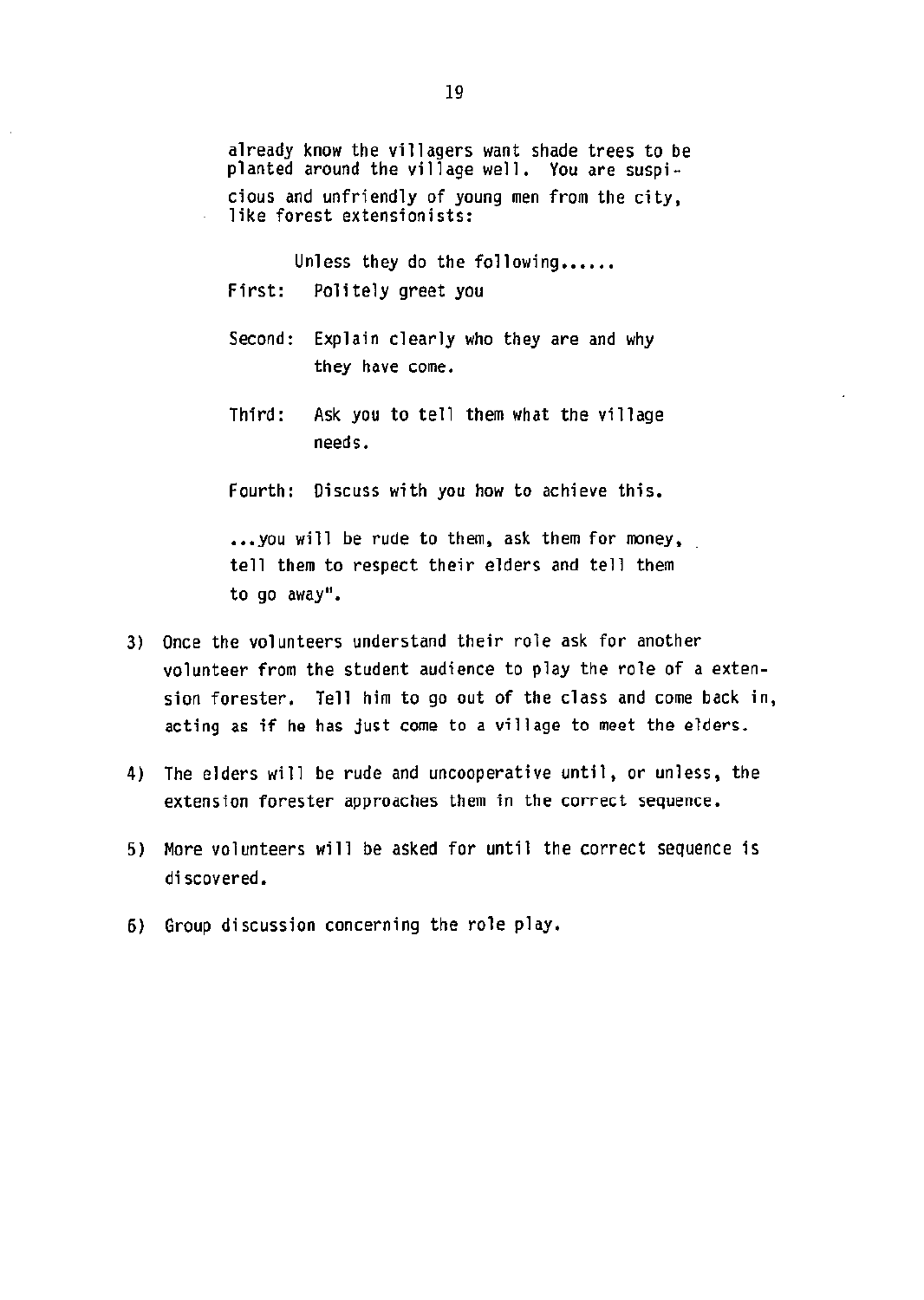5.4.2 POlNTS TO REMEMBER WHEN DOING FOREST EXTENSION IN VILLAGES Approach

> Never pretend to know something you do not know. Never offer people things you may not be able to give. 00 not hurry, do not worry. Relax and enjoy yourself. Discuss rather than lecture. Ask questions and listen.

#### Step 1 - Introduction

Take a notebook and pencil with you.

Tell people who you are, who sent you and what you can offer them.

Be polite. 00 not be shy. 00 not be arrogant.

#### Step 2 - Felt needs

Discuss with villagers their felt needs.

Ask questions and listen.

Questions you might ask them are:

Do you need fruit trees, shade trees, windbreaks, hedges, fodder trees. building poles, fuelwood or tree seed?

00 you need a village tree nursery?

00 your farms need shelterbelts?

Ask if they object to you writing in your notebook

Some ideas may be silly, some may be good.

Listen and then offer your opinion.

Listen to their answers to your opinion.

If in a group try to ensure everyone can offer their opinion including women, children and yourself.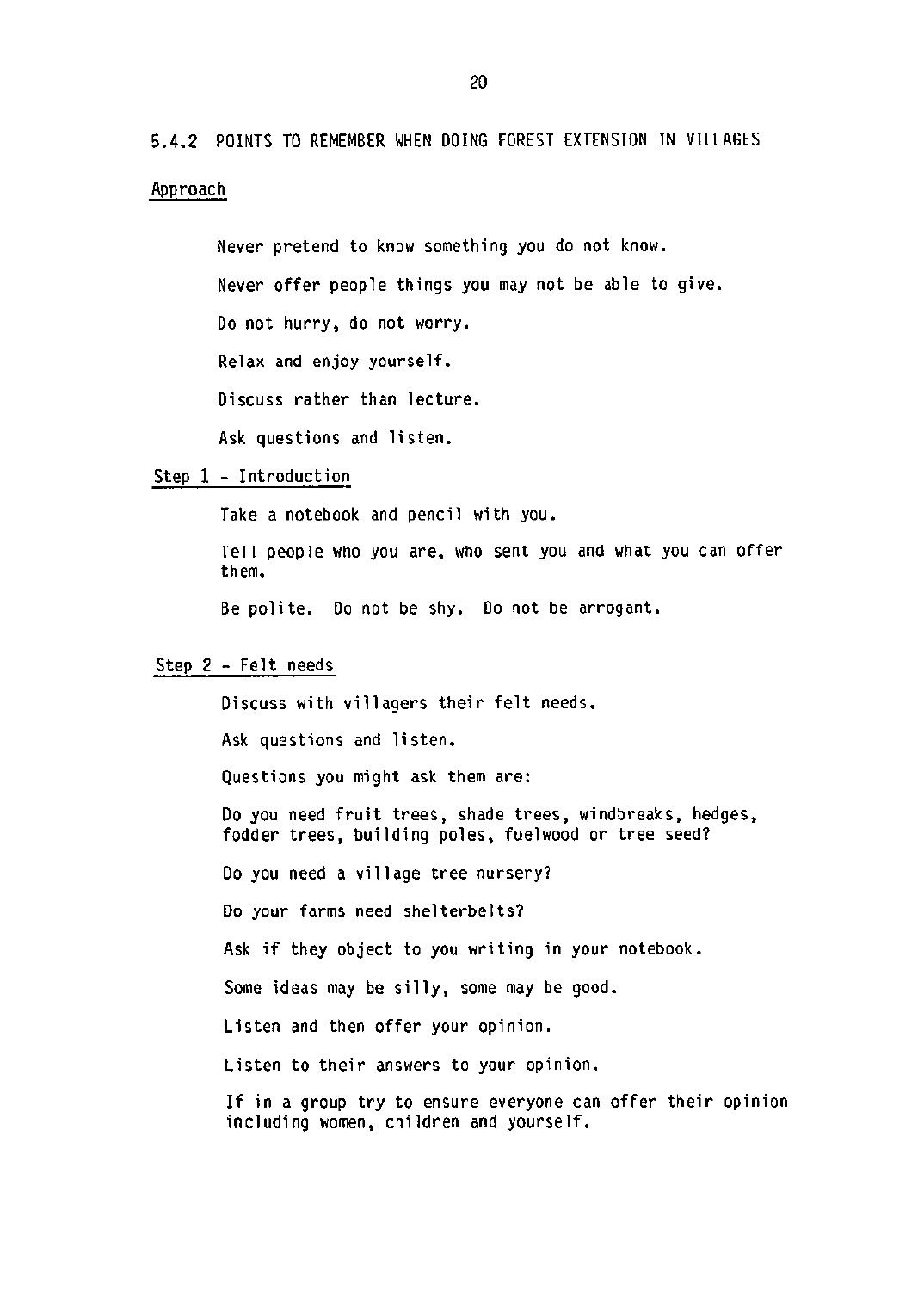#### Step 3 - Planning

Record in a notebook the forestry activities in which they are interested.

Give your opinion an the difficulties likely to be involved.

Remind them that most of the work of forestry is not in planting but in aftercare.

Plan 50 that holes are dug, fences constructed, tree seedlings close by, and people prepared for planting at the beginning of the rains.

Who will do the work?

Will there be payment?

Who will own the trees after they are planted?

Who has the tools for the work?

#### step 4 - Agreement

Decide together what the best answer seems to be and when you shall next meet.

#### Step 5 - Future plans

Decide what should happen next and who should do it.

Be clear who will do what.

Record decisions and plans in your notebook.

Be realistic about problems, do not agree things which will be difficult to achieve.

#### 5.4.3 THE JOBS OF THE EXTENSION FORESTER

The extension forester must:

- 1) Be concerned to plant, protect and manage trees to prevent soil erosion and desertification.
- 2) Be sympathetic to the needs of all the people and appreciate the hardships they face.
- 3) Be willing to work in rural areas.
- 4) Have a sense of humour and enjoy working with, and talking to. many different types of people.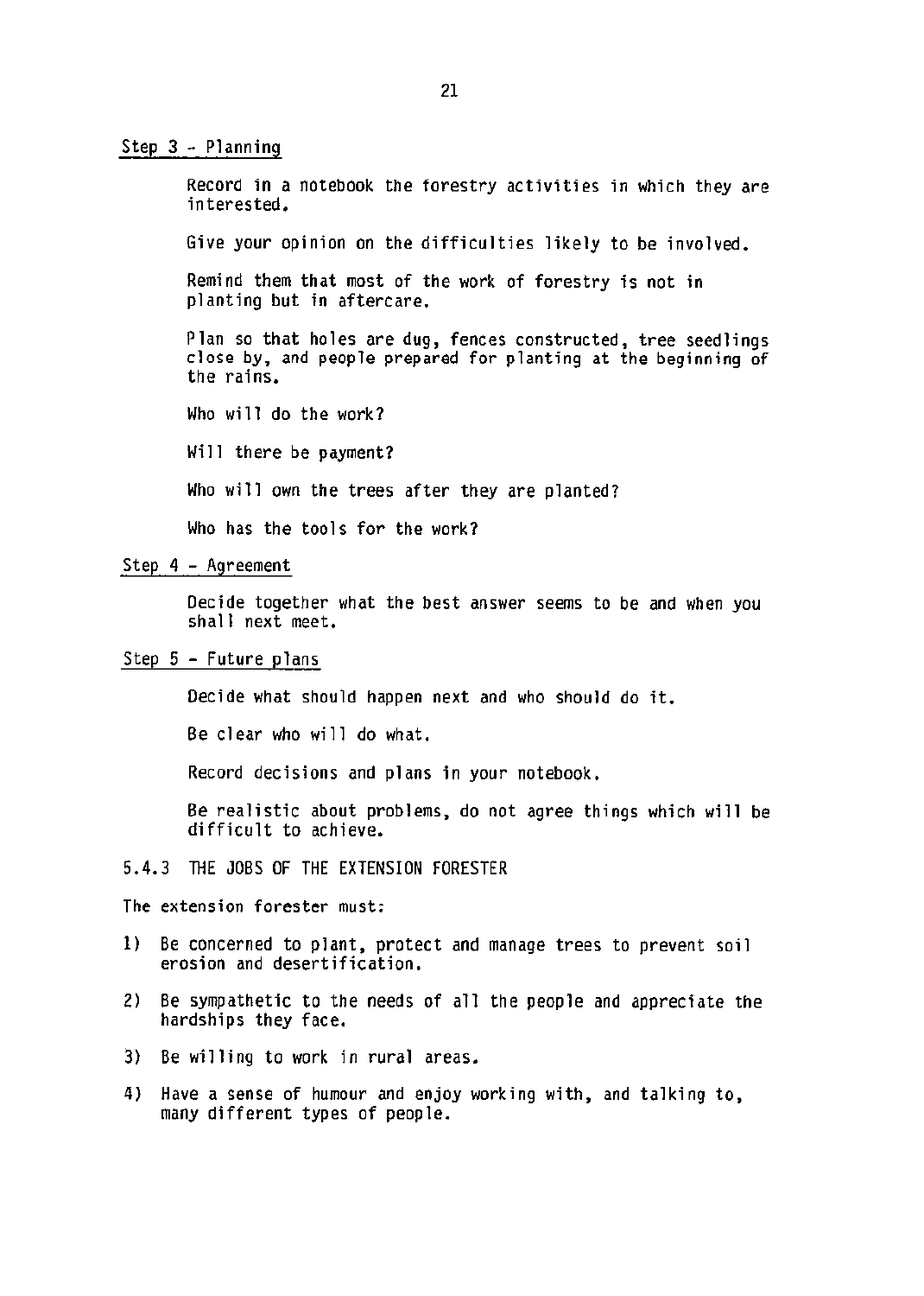- 5) Remember the most difficult job is to care for and manage trees, and that the job starts when trees are planted.
- 6) Keep contact with research organisation and act as an information resource for the people.

PHASE 5 : FIELD PRACTICE AND VISITS (10 hours)

5.5.1 FIELD PRACTICE AND VISITS

If time, vehicles, and the fuel are available; students can practice their knowledge, skills and attitudes:

- giving illustrated talks about forestry to primary schools.
- visiting villages and distributing tree seedlings.
- visiting fruit farms in Afgoi.
- 6. AN APPRAISAL OF THE CURRICULUM

#### Phase 1 : Background knowledge

The original intention was to give much of the material to students as handouts. Unfortunately the complexity of the English text was found to be inappropriate for the students. Therefore the intention during the next course is to use the material as a resource to be drawn upon, as and when needed. Because the students tend to learn written material by rote, without full comprehension, question raising is to be tried. By teaching background knowledge through question raising, it cuts down the knowledge proportion of the course, in relation to the other areas of skills and attitudes. Simplified shortened notes will be given to the students, ideally as handouts, so dictating notes will not take up teaching time.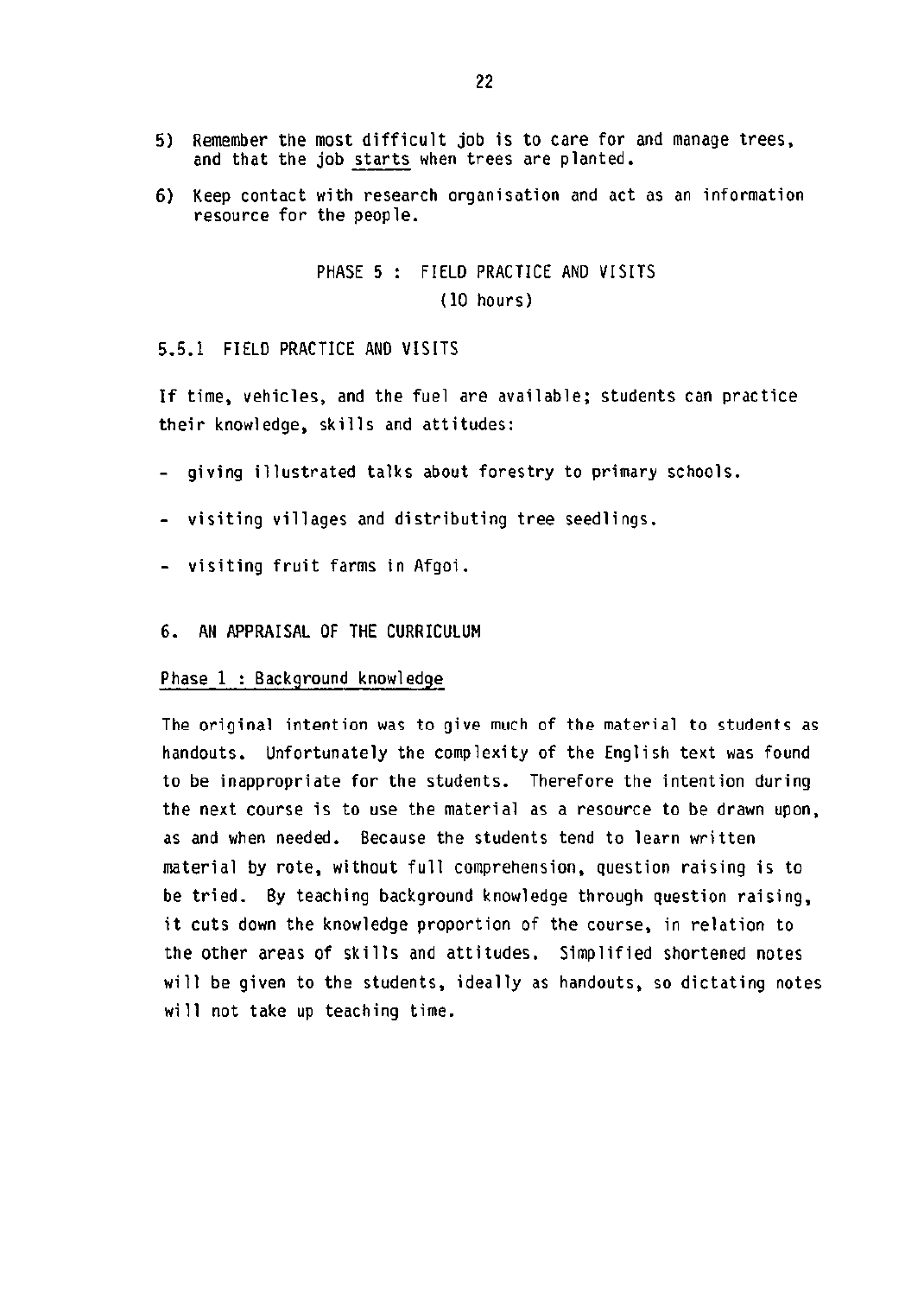#### Phase 2 : Communication skills

Communication is an essential component of an extension forester's iob. The objective of this phase is to teach the techniques of communication and give different examples of methods of communication. It is necessary to stress the two-way nature of communication and that listening to the public is an important part of an extension forester's job. The opportunity to use tree planting as the subject matter of the exercise, is taken as an appropriate topic.

In 1985 students understood that demonstrations and pictures are more easy to understand than words. However they seem to consider that pictures are for children and that real, serious information comes from heavy textbooks. They responded well to seminar discussions, enjoying the fact that their ideas were taken seriously by the teacher.

#### Phase 3 : Practice of skills

In 1985 the research project in Afgoi proved to be a great success because it stimulated the interest of the students in how the public used trees in their daily lives and it introduced them to contact with the public. Because it was assessed, all the students put effort into the project, and hence actively participated in the learning process. They enjoyed being given the responsibility to research, prepare and present their own piece of work.

It was noted that students put a lot of effort into their own presentations, but placed little value on those of their classmates. For the next course it is intended that student listeners shall give their own assessment for each student presentation, and hence participate in assessing the technique of presenting an illustrated talk.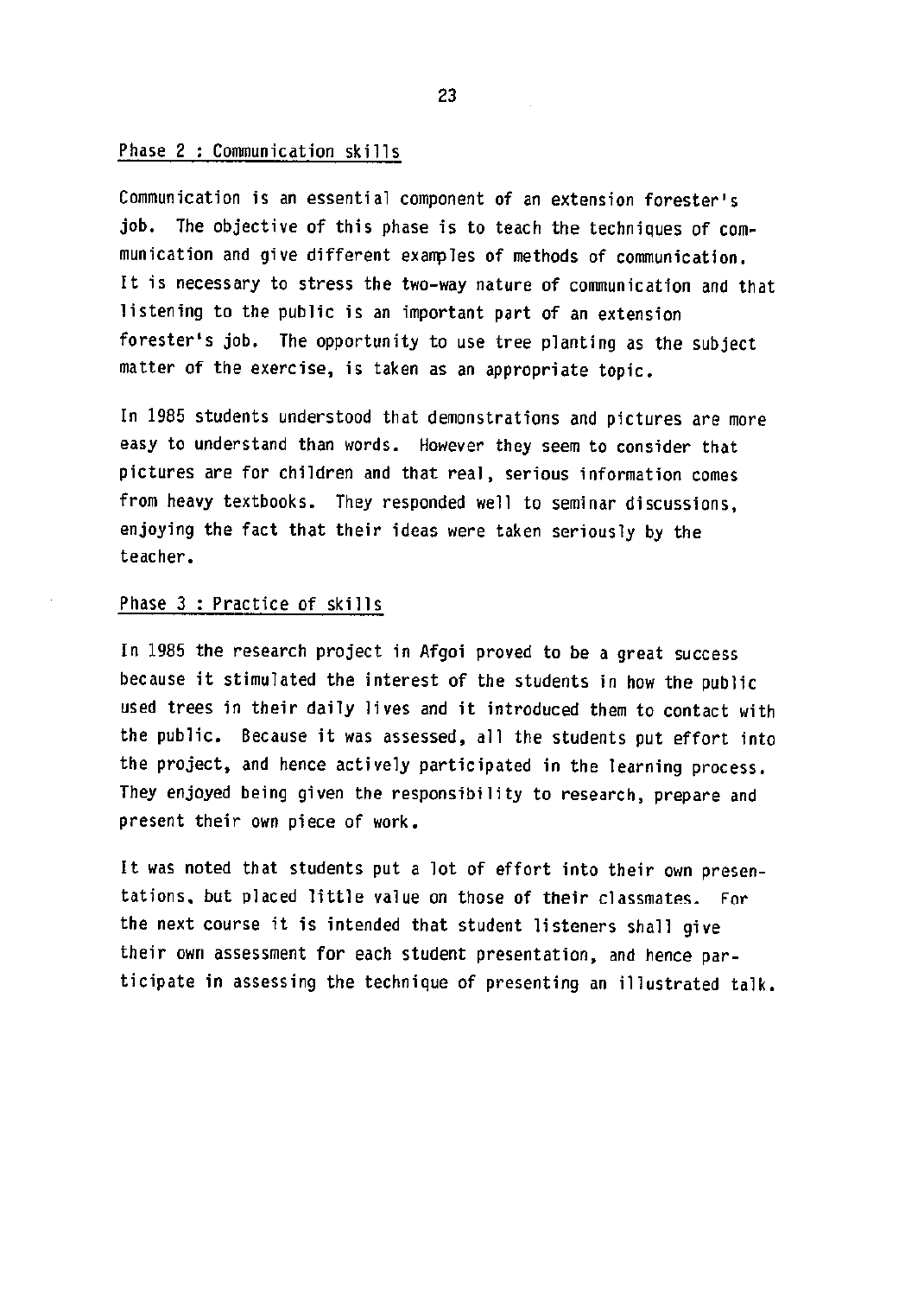#### Phase 4 : Attitudes

Abbatt (1980) writes "Attitudes are important even though they are difficult to define. test or teach". Through the role playing exercise it is hoped students will appreciate the necessity to respect the opinions of rural people. The general attitude of the students is that illiterate persons are inferior. For instance students invariably consider nomadic pastoralists are responsible for desertification, due to their ignorance. Yet pastoralists are the most productive sector of the Somali economy and hence effectively their labour subsidises the education system. Although it is recognised as inadequate, it is felt that there is no alternative to changing attitudes other than to appeal to the Islamic conscience of the students. In lslamic culture giving alms to the poor is praised and being seen to be generous is highly regarded in Somali Society.

Therefore the need Somali people have for trees is stressed. It is then pointed out to the students that if they become extension foresters they will be in the pleasant position of being paid a salary to generously give tree seedlings and technical advice to the poor. Hence they will be able to fulfil their Muslim duties. In order to do this they should be thorough, polite, relaxed and motivated. They need to be willing to demonstrate forestry skills, but also stand back and let members of the public practise them.

#### Phase 5 : Field visits and practice

In 1985 this was a succesful phase of the curriculum, probably for the same reasons as the student project phase. That is, it took the students into the field where they were doing forest extension and not simply listening to lectures about it. It was logistically difficult to involve all the students in a practical learning experience at the same time, but the effort was worthwhile. It became apparent during 1985 that the students with the most questioning attitude performed best at this stage. Through their questioning they had come to an understanding, in their own minds, that forest extension was worthwhile and were therefore motivated to do the work.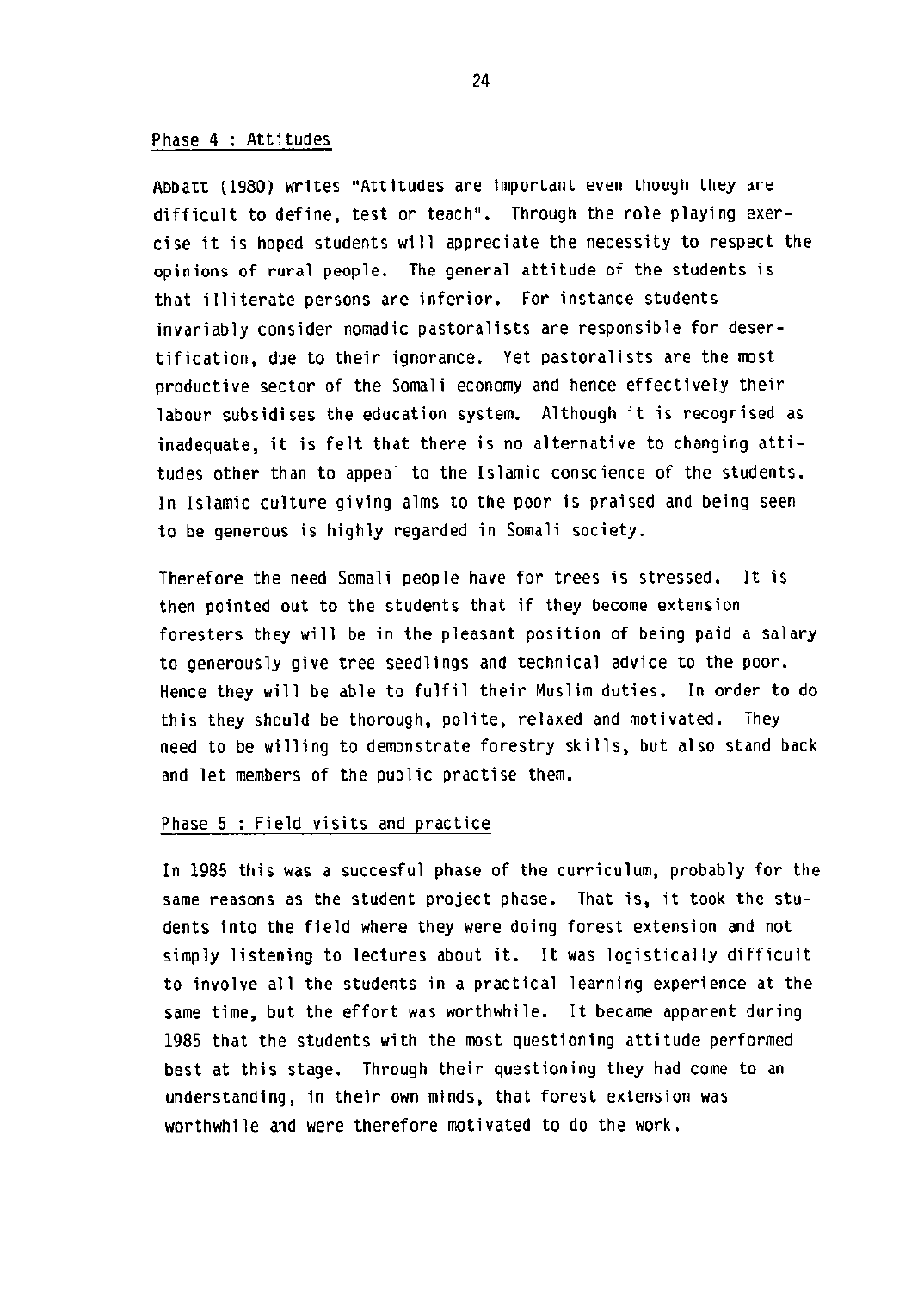#### 7. CONCLUSION : HOW COULD THE CURRICULUM BE FURTHER IMPROVE07

If time allowed it would be better to convert large portions of the background knowledge and communication skills content of the course into picture form, with written text translated into Somali. This should be regarded as a long term objective towards which refinement of the curriculum is aimed. In keeping with this objective a Somali counterpart is present during the teaching of the course, and he will eventually teach the course in the local language.

Student participation in the form of projects, seminars and field visits proved to be successful in 1985 in stimulating interest and comprehension. Extension is work that is field orientated and aims to delegate knowlede and responsibility to others, therefore the teaching of the subject should reflect this. The practice and project work component of the course is undoubtedly the most successful way of teaching forest extension. But the students must first acquire the necessary background knowledge and skills.

In 1985 students made contact with villages and helped to distribute tree seedlings to them. This was a good learning experience for the students, but possibly not fair on the villagers because students were only learning and sometimes made mistakes at the expense of the villagers.

Continual assessment is recommended as an incentive to keep the attention of the students throughout the course.

The programme outlined here requires considerable effort on the part of the teacher and will cause some confusion to the students as it represents a departure from traditional teaching. However this departure from tradition is considered necessary to ensure students comprehend the subject and can relate it to the world around them.

In a wider context, it would be possible to bring in interested members of the public for shovt practical courses, run by Somali staff, on forestry and especially nursery techniques.

25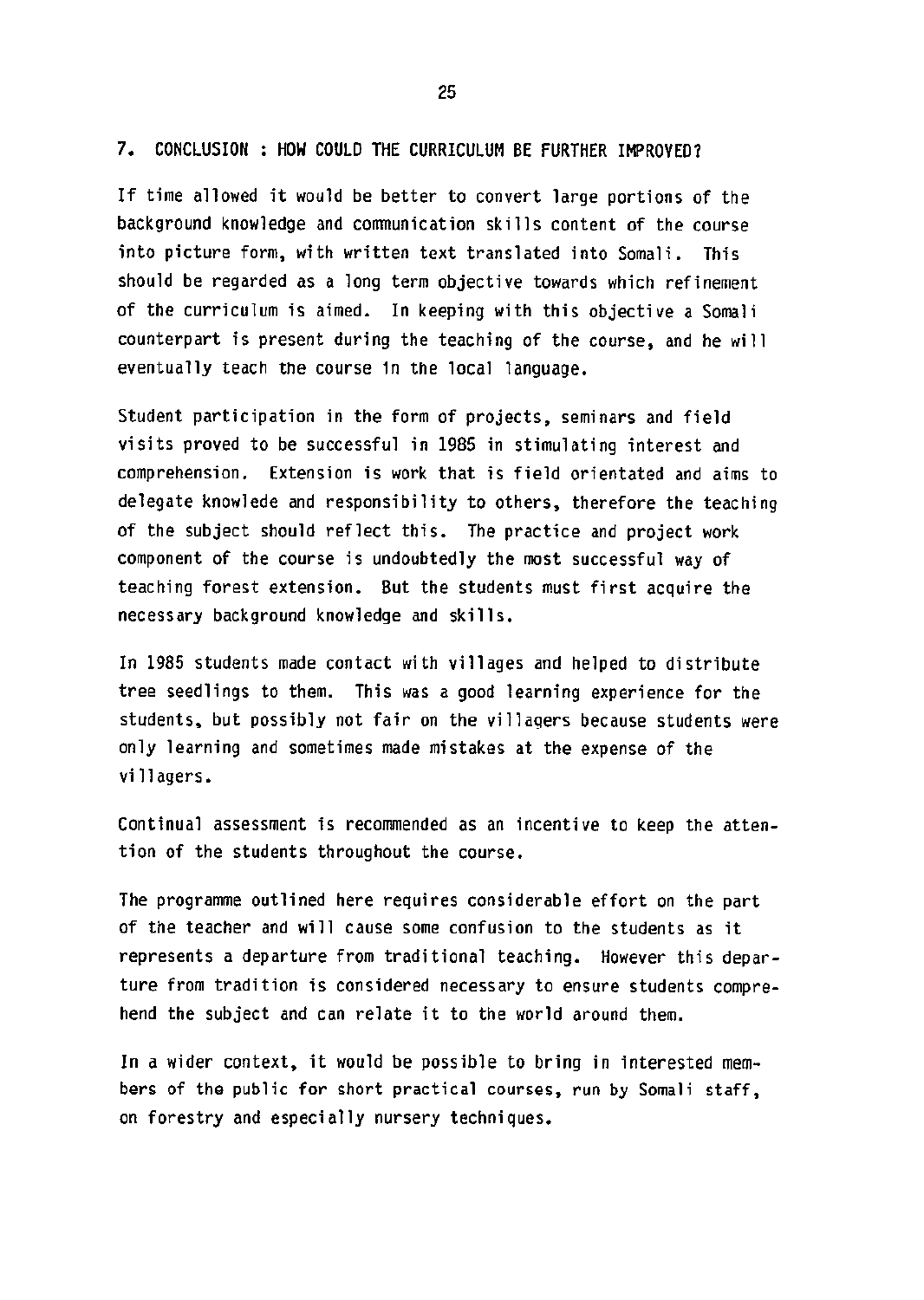In the long-term it may be self-defeating to try and train socially mobile young men, with ambitions to get jobs in the Gulf States. The most effective extension foresters are likely to be householders (especially women) and farmers. Therefore representatives from theze groups should be the students of forestry in the future.

Forest extension could be taught through the media of radio and the institutions of schools, mosques, village committees and town councils. However before this can happen there needs to be more research into appropriate tree species and silvicultural techniques. There is also an urgent need to establish a tree seed Collection, storage and distribution system.

There is no problem in persuading the public to plant trees. Almost every village and town in Somalia has trees growing which have been carefully planted and cared for by members of the public. The constraint is in supplying an adequate number of seedlings of the desired species at the Start of the rains. A network of small tree nurseries across the country. producing tree seedlings of species the public perceive they need, is what is required. If this can be achieved through sound logistical planning and with adequate financial investment, the objective of helping the public grow and manage their own trees is also attainable.

The Afgoi curriculum represents an important first step down the road towards these more ambitious goals.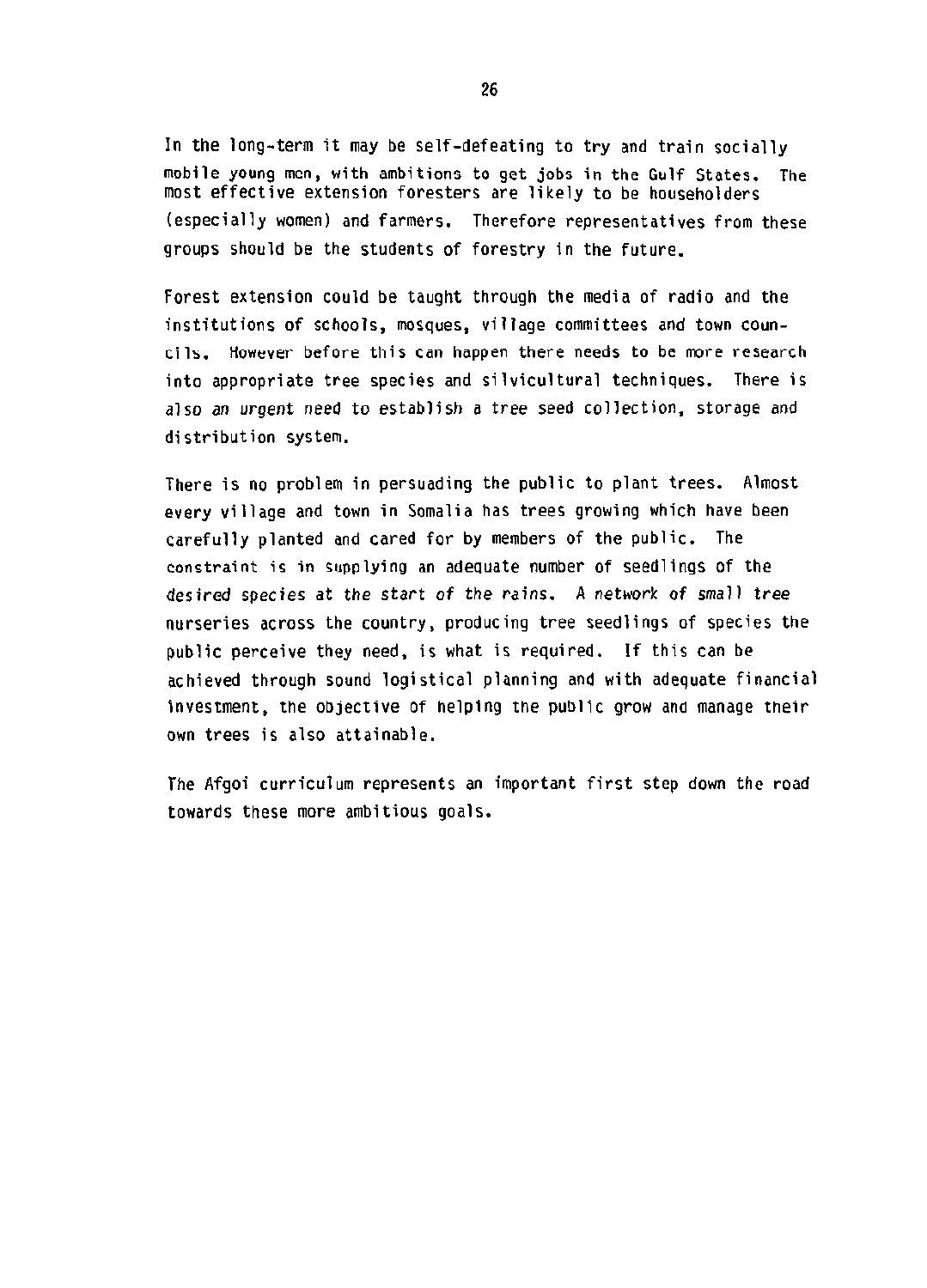References

- Abbatt, F R 1980. Teaching for better learning. A guide to teacher of primary health care. World Health Organisation, Geneva. Printed by TALC (Teaching aids at low cost). London.
- Wiersum, K F 1984. Developing strategies for social forestry: a conceptual approach. Department of forestry, Agricultural University, Wageningen, Netherlands.

Inis paper forms part of a dissertation, <u>Forest Extension Training i</u>n Somalia, submitted in February 1986 for an MSc in Environment Forestry at the Department of Forestry and Wood Science, University College of North Wales, Bangov.